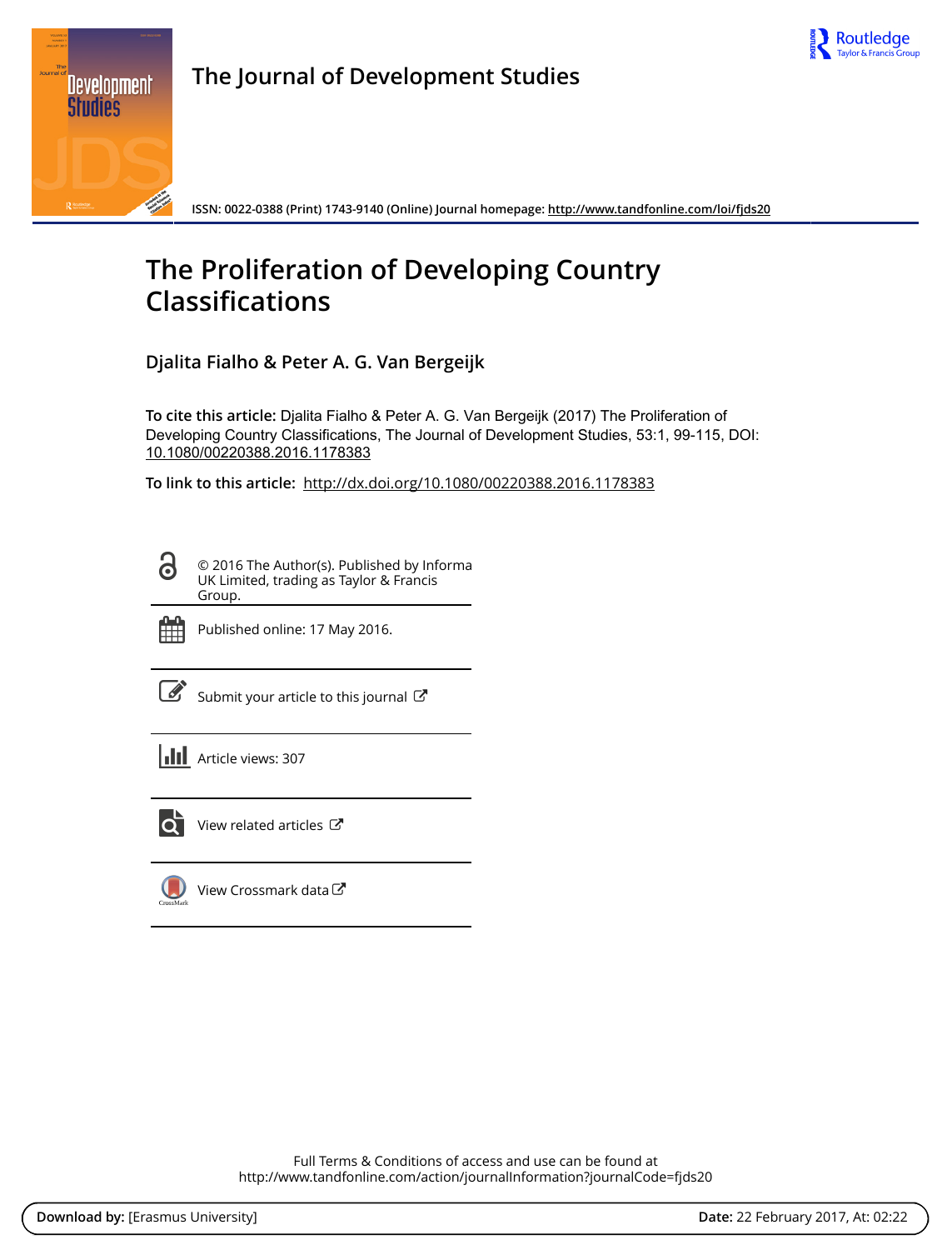# <span id="page-1-0"></span>The Proliferation of Developing Country Classifications

# DJALITA FIALHO\*<sup>\*\*</sup> & PETER A. G. VAN BERGEIJK<sup>\*</sup>

\*Institute of Social Studies, Erasmus University, The Hague, The Netherlands, \*\*Pedro Pires Institute for Leadership, Praia, Cape Verde

(Final version received February 2016; final version accepted February 2016)

ABSTRACT We study the external and internal proliferation of country classifications in development policy. The number of classifications increased from four (1985) to 17 (2013) when the average in our sample of 111 developing countries exceeded three classifications per country. Based on historical overview and comparative case study for land-locked development countries and small-island development states (geographically defined classifications without overlap) we find that internal proliferation is associated with lacking a clear rationale, no definition of country characteristics, and possibly the direct involvement of developing countries in designing the category. External proliferation may reflect antinomic delegation, geopolitical and bureaucratic motives.

#### 1. Introduction

One of the remarkable phenomena in the arena of international development policy is the proliferation of classifications and categories of developing countries introduced by International Organisations since the early 1990s [\(Table 1\)](#page-2-0). In the 1960s, 1970s and 1980s, basically only four classifications were used. Since 1990, in contrast, 13 new classifications have been introduced (or 26 if one also counts the sub-categories). Let it be clear from the start that classification per se is useful, both analytically and for operational purposes (Nielsen, [2013](#page-16-0); Tezanos Vázquez & Sumner, [2013](#page-16-0)). Analytically, classification helps to understand and disentangle problems in an increasingly complex and heterogeneous world: how and why do countries differ in their developmental achievements and processes? Operationally, classifications are important for evidence based differential treatment of groups of countries: which kind of country gets what conditions and what resources? While we see a clear need for classifications, we also note that the current debate on the existing classifications is controversial and vivid (see, for example, Koch, [2015](#page-16-0) on the EU debate) and reflects both on the changing geography of poverty and the need to consider development from a multidimensional perspective rather than the predominantly used per capita income indicators.

A number of observers, moreover, have expressed concerns about the extent of proliferation. According to Alonso et al. [\(2014,](#page-15-0) p. 31) 'the recent proliferation of categories has created a lot of confusion and fragmentation, and many categories generate substantial problems'. Tezanos Vázquez and Sumner ([2015](#page-16-0), p. 19) note that a very large number of classifications carries an obvious cost in terms of complexity. The proliferation reflects a lack of both coherence and sound analytical underpinnings; it also implies that the allocation of differential treatment becomes increasingly vulnerable for political influence. Existing

Correspondence Address: Peter A.G. Van Bergeijk, Institute of Social Studies, Erasmus University, The Hague, The Netherlands. Email: bergeijk@iss.nl

<sup>© 2016</sup> The Author(s). Published by Informa UK Limited, trading as Taylor & Francis Group.

This is an Open Access article distributed under the terms of the Creative Commons Attribution-NonCommercial-NoDerivatives License (http://creativecommons.org/licenses/by-nc-nd/4.0/), which permits non-commercial re-use, distribution, and reproduction in any medium, provided the original work is properly cited, and is not altered, transformed, or built upon in any way.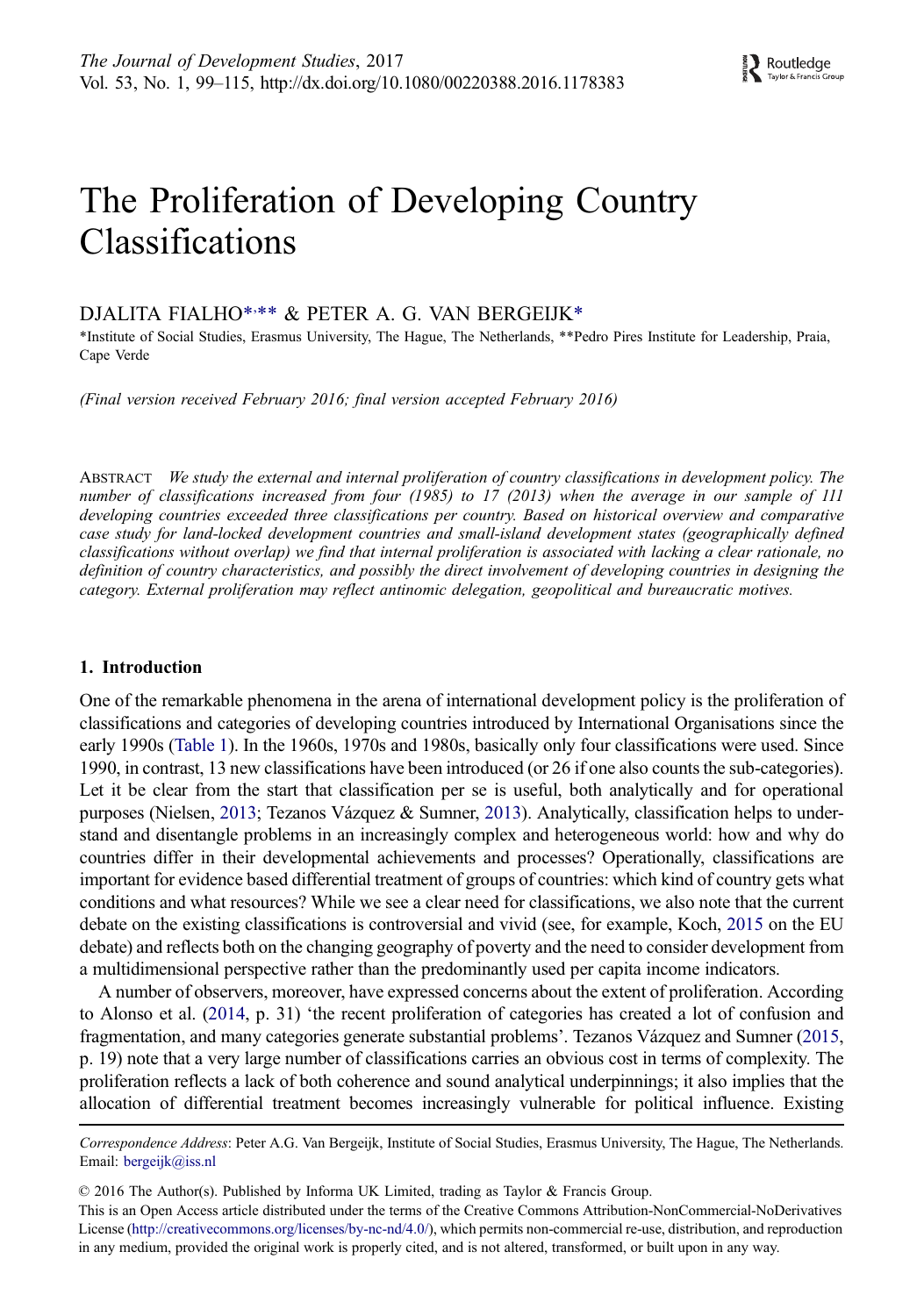<span id="page-2-0"></span>

| Created               | Category                                                                                                            |                                                                            | Sub-categories                                                                                                                                                       |  |  |
|-----------------------|---------------------------------------------------------------------------------------------------------------------|----------------------------------------------------------------------------|----------------------------------------------------------------------------------------------------------------------------------------------------------------------|--|--|
| 1957<br>1971<br>1980s | Landlocked Developing Countries (LLDC)<br>Least Developed Countries (LDC)<br>World Bank's income level categories   | low-income countries (LIC)<br>high-income countries (HIC)                  | lower-middle-income countries (LMIC)<br>upper-middle-income countries (UMIC)                                                                                         |  |  |
| 1985<br>1990          | World Bank's small island exception list<br>Human Development Index                                                 |                                                                            | low human development (LHD)<br>medium human development (MHD)                                                                                                        |  |  |
| 1991<br>1994          | Alliance of Small Island States $(AOSIS)^4$<br>UNCTAD's unofficial list of Small Island<br>Developing States (SIDS) |                                                                            | high human development (HHD)                                                                                                                                         |  |  |
| 1996                  | Heavily Indebted Poor Countries (HIPC)                                                                              | completion point HIPCs<br>decision point HIPCs<br>pre-decision point HIPCs |                                                                                                                                                                      |  |  |
| 1997<br>2001<br>2001  | UNDESA's (SIDSnet) list of SIDS<br>UN-OHRLLS' list of SIDS<br>WTO's Small, Vulnerable Economies (SVEs)              |                                                                            |                                                                                                                                                                      |  |  |
| 2001/2002             | Low Income Countries Under Stress (LICUS)                                                                           | severe LICUS<br>core LICUS                                                 | LICUS with prolonged political<br>crisis<br>LICUS in fragile transition<br>LICUS with weak governance and<br>slow progress<br>LICUS with deteriorating<br>governance |  |  |
| after 2002            | Fragile States (FS)                                                                                                 | core fragile<br>states<br>marginal<br>fragile states                       | post-conflict countries<br>re-engaging and turnaround<br>countries<br>deteriorating situations<br>prolonged impasse                                                  |  |  |
| 2003                  | Transit Developing Countries (TDC)                                                                                  |                                                                            |                                                                                                                                                                      |  |  |
| 2004                  | Graduating LDCs                                                                                                     |                                                                            |                                                                                                                                                                      |  |  |
| 2007                  | Structurally Weak, Vulnerable and Small<br>Economies (SWVSE)                                                        |                                                                            |                                                                                                                                                                      |  |  |
| 2008                  | UNESCO's list of SIDS                                                                                               |                                                                            |                                                                                                                                                                      |  |  |

|  |  | Table 1. The proliferation of categories of developing countries |  |  |  |  |  |  |
|--|--|------------------------------------------------------------------|--|--|--|--|--|--|
|--|--|------------------------------------------------------------------|--|--|--|--|--|--|

Sources: <http://www.unohrlls.org/en/home/>, [http://data.worldbank.org/about/country-classifications,](http://data.worldbank.org/about/country-classifications) [http://aosis.](http://aosis.org/about-aosis/) [org/about-aosis/](http://aosis.org/about-aosis/), <http://www.sidsnet.org/>, [http://web.worldbank.org/WBSITE/EXTERNAL/TOPICS/](http://web.worldbank.org/WBSITE/EXTERNAL/TOPICS/EXTDEBTDEPT/0) [EXTDEBTDEPT/0,](http://web.worldbank.org/WBSITE/EXTERNAL/TOPICS/EXTDEBTDEPT/0)[contentMDK:20260411~menuPK:64166739~pagePK:64166689~piPK:64166646~](http://contentMDK:20260411%7EmenuPK:64166739%7EpagePK:64166689%7EpiPK:64166646%7EtheSitePK:469043,00.html) [theSitePK:469043,00.html](http://contentMDK:20260411%7EmenuPK:64166739%7EpagePK:64166689%7EpiPK:64166646%7EtheSitePK:469043,00.html), [http://www.wto.org/english/thewto\\_e/minist\\_e/min11\\_e/brief\\_svc\\_e.htm](http://www.wto.org/english/thewto_e/minist_e/min11_e/brief_svc_e.htm), [http://ieg.](http://ieg.worldbankgroup.org/Data/reports/licus_approach_paper.pdf) [worldbankgroup.org/Data/reports/licus\\_approach\\_paper.pdf,](http://ieg.worldbankgroup.org/Data/reports/licus_approach_paper.pdf) [http://unctad.org/en/Docs/tdb54crp4\\_en.pdf](http://unctad.org/en/Docs/tdb54crp4_en.pdf) (19/1/ 13) [http://www.un.org/en/development/desa/policy/cdp/ARES67221\\_en.pdf](http://www.un.org/en/development/desa/policy/cdp/ARES67221_en.pdf)

taxonomies suffer from lack of clarity with regard to how they distinguish among country groupings.<sup>1</sup> Alonso et al. [\(2014](#page-15-0), p. 5) therefore conclude that 'Great caution should be exercised in devising new country categories'. Indeed, the intention of country classifications is to provide analytical clarity and rules that govern special treatment of groups of developing countries. One of the most important reasons why multilateral and bilateral donors support certain country groupings is because these classifications are used as tools to allocate development resources on the basis of technical criteria, even though aid allocation processes are known to be primarily political,<sup>2</sup> as already observed by Drezner [\(2009,](#page-15-0) p. 67): 'Paradoxically, after a certain point institutional and legal proliferation can shift global governance structures from a Lockean world of binding rules to a Hobbesian world of plastic rules'.<sup>[3](#page-14-0)</sup> Rather than creating predictability, rationality and transparency about rules and principles and protecting developing countries against the vagaries of large countries, the proliferation of classifications injects the global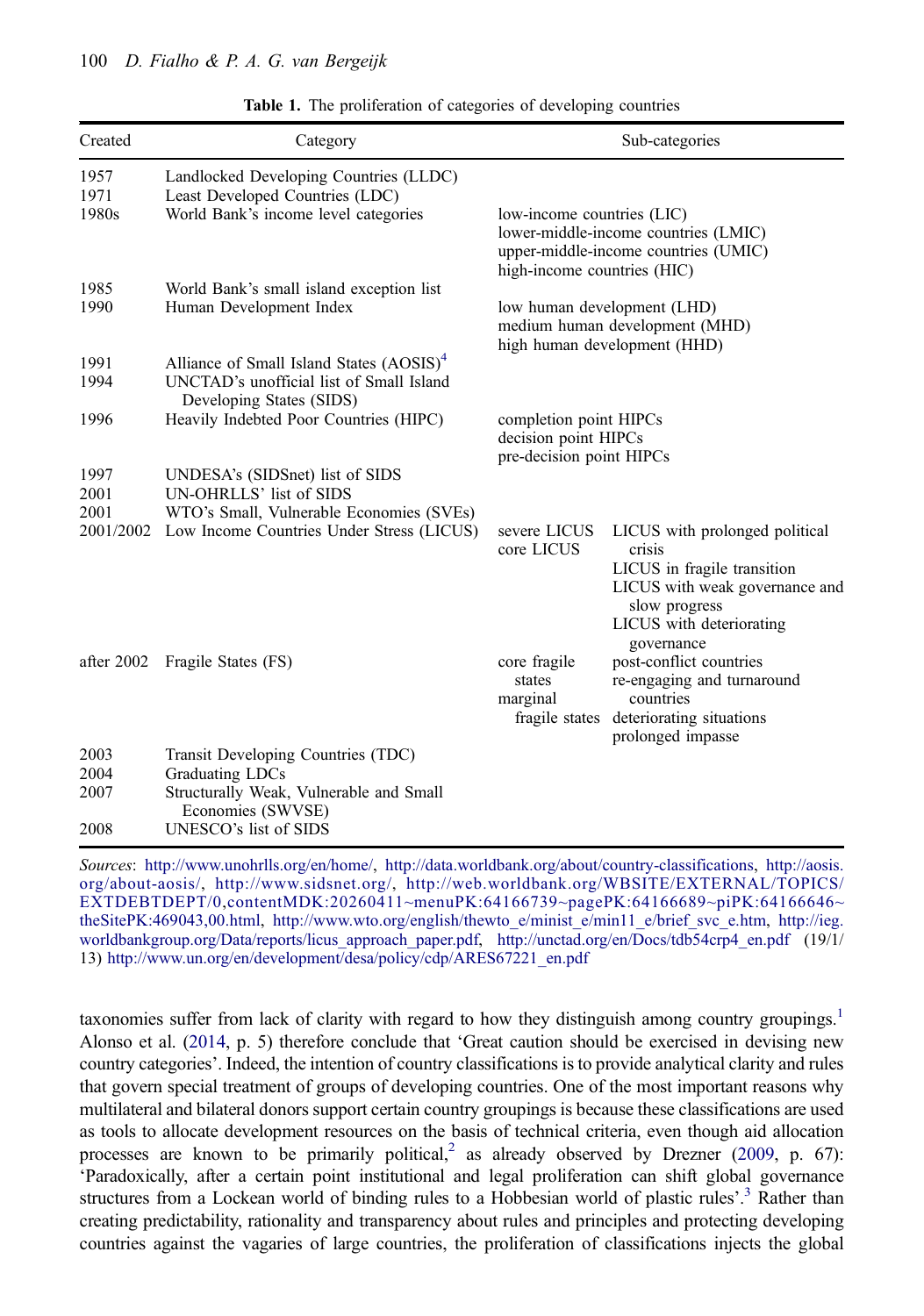<span id="page-3-0"></span>governance system with discretion. Also from this perspective, it is important to understand what drives this process in order to be able to contain further proliferation.

The changes in the number of countries in a category are sometimes puzzling. For example, the earliest UN list of Small Island Developing States (SIDS) that we were able to identify (UNCTAD's [United Nations Conference on Trade and Development] 1994 unofficial list of SIDS) contained 29 island states, in contrast to the 2001 UN-OHRLLS (United Nations Office of the High Representative for the Least Developed Countries, Landlocked Developing Countries and Small Island States) list of SIDS that contains 52 states some of which are not islands and some of which are not small.

 $\frac{1}{N}\sum_{i\neq j}^{i}$  $\frac{X_i}{X_j}$  with N = the number of other categories and X is the number of countries in the category (j)

and that overlap with another category (i).

Secondly, the overlap of the categories (Table 2) illustrates the complexity of the current developing country differentiation landscape. The average overlap reported in the bottom line of Table 2 differs by category. Comparatively low levels of overlap occur for medium human development (MHD) and lowermiddle-income countries (LMIC). For heavily indebted poor countries (HIPC), least developed countries (LDC) and low-income countries (LIC) we find an overlap of about 50 per cent. To a large extent overlap obviously reflects the fact that these classifications are based on different criteria, but the lack of a methodology or consensus on how to classify countries also matters (see Madrueño-Aguilar, [2015](#page-16-0), pp. 1–18 for an overview of the shortcomings and drawbacks regarding the composition of the development taxonomy and the notion of middle-income countries; and Nielsen, [2013](#page-16-0), pp. 1090–1092 for a brief overview of the different development taxonomies in the Bretton Woods institutions).

In this article we will study both the external proliferation (the number of categories) and the internal proliferation (the dynamic development of the number of countries in a category). From the perspective of this paper, overlap in the context of an increasing number of categories is mainly problematic for giving analytical and operational order.<sup>[5](#page-14-0)</sup> The internal proliferation is not always problematic, for example if new countries emerge or existing countries, due to adverse developments, meet the criteria for inclusion.<sup>[6](#page-14-0)</sup> This is, however, different when lists of countries in a classification grow without changes in country conditions or classification criteria.

Given the stylised facts that we discussed above, we are particularly interested in finding out under what conditions both forms of proliferation can be reduced. Our methodology is based on analysis of documents and background interviews, providing a comparative case study for two classifications (the landlocked developing countries and the small island developing states) that would both a priori appear to be based on geographical characteristics and thus less prone to proliferation. Importantly, given the geographical nature of the categories, (changes in) overlap cannot blur our analysis.

The remainder of this article is structured as follows. [Section 2](#page-4-0) provides a general picture of the developing country differentiation landscape and the special and differential treatment related to the multilateral classifications. In order to understand the process of proliferation, [Section 3](#page-6-0) discusses the

|                                     | <b>LDC</b> | <b>LLDC</b> | LIC | <b>LMIC</b> | <b>LHD</b> | <b>MHD</b> | <b>HIPC</b> | FS |
|-------------------------------------|------------|-------------|-----|-------------|------------|------------|-------------|----|
| LDC                                 | 48         | 17          | 30  | 18          | 39         | 6          | 31          | 24 |
| <b>LLDC</b>                         |            | 31          | 15  | 11          | 14         | 12         | 13          | 5  |
| LIC                                 |            |             | 35  | $\theta$    | 28         | 3          | 26          | 16 |
| <b>LMIC</b>                         |            |             |     | 57          | 15         | 31         | 12          | 13 |
| <b>LHD</b>                          |            |             |     |             | 46         | 0          | 32          | 22 |
| <b>MHD</b>                          |            |             |     |             |            | 47         | 6           | 5  |
| <b>HIPC</b>                         |            |             |     |             |            |            | 39          | 18 |
| FS                                  |            |             |     |             |            |            |             | 36 |
| Average overlap <sup>a</sup> $(\%)$ | 49         | 40          | 48  | 25          | 47         | 19         | 51          | 41 |

Table 2. Matrix of selected developing countries' categories

Source: Calculations based on Fialho (2015)

*Note*:  $^{\alpha}$  Average overlap for category *i* is defined as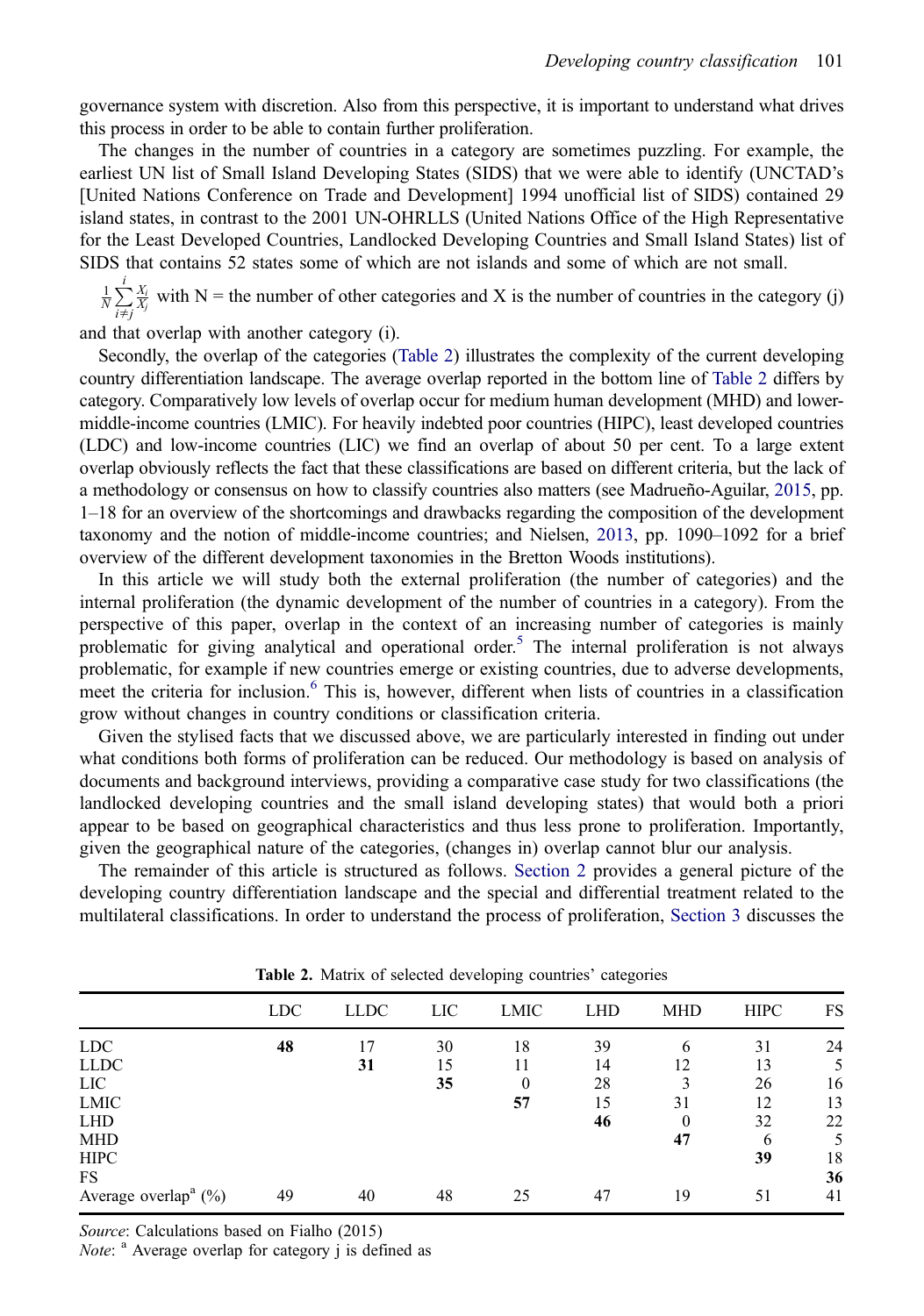<span id="page-4-0"></span>drivers of the main players: international organisations, developed countries and developing countries. [Section 4](#page-9-0) provides a case study. We investigate why the classifications of land-locked developing countries and small island development states show completely different dynamics in terms of the speed and extent of proliferation of the countries in the classification. [Section 5](#page-13-0) discusses implications and draws conclusions.

# 2. An Overview of Multilateral Classifications

Starting in 1957 17 multilateral efforts have been implemented to (re)cluster and differentiate developing countries according to common characteristics thought to delay or impede their development and economic growth. Attached to these clusters/groups are different sets of special and differential treatment/benefits (Table 3). Country differentiation results in development-promoting benefits being assigned, in principle, to different categories of developing countries.

Table 3. General overview of selected developing countries categories and their respective benefits

| Category    | Benefits/Special and differential treatment                                                                                                                                                                                                                 |  |  |  |  |
|-------------|-------------------------------------------------------------------------------------------------------------------------------------------------------------------------------------------------------------------------------------------------------------|--|--|--|--|
| <b>LDC</b>  | ODA: bilateral donors' commitment to allocate 0.15% of GNP as ODA to LDCs (according to the<br>Brussels Declaration and Programme of Action)                                                                                                                |  |  |  |  |
|             | Several UN organisations target technical cooperation programmes to LDCs or earmark a proportion of<br>their budgets for LDCs                                                                                                                               |  |  |  |  |
|             | Preferential market access: Generalised System of Preferences (GSP - non-reciprocal) and Global<br>System of Trade Preferences (GSTP – among developing countries, is a reciprocal scheme available<br>for signatories)                                     |  |  |  |  |
|             | Special treatment regarding WTO obligations (for LDCs that are WTO member states) and WTO<br>accession                                                                                                                                                      |  |  |  |  |
|             | Trade-related capacity building: through the Integrated Framework for Trade-related technical<br>assistance to LDCs; a multi-agency, multi-donor programme to assist LDCs in developing trade-<br>related capacities                                        |  |  |  |  |
|             | Financial support: provided by the UN (and its organisations) for the participation of LDC<br>representatives in annual sessions of the General Assembly and in other UN meetings                                                                           |  |  |  |  |
|             | Entitlement to 90% discount in LDC contributions to UN peacekeeping operations                                                                                                                                                                              |  |  |  |  |
|             | LDC contributions to the UN regular budget are capped at $0.01\%$ of the total UN budget                                                                                                                                                                    |  |  |  |  |
| <b>LLDC</b> | Almaty Programme of Action: establishes general guidelines/recommendations for the special and<br>differential treatment of LLDCs in the areas of transit policy, infrastructure development,<br>international trade and ODA                                |  |  |  |  |
|             | EU-ACP Agreement: previews special treatment for ACP countries that are LLDCs                                                                                                                                                                               |  |  |  |  |
|             | Debt relief under HIPC initiative: previewed for LLDCs that are also HIPC                                                                                                                                                                                   |  |  |  |  |
| <b>SIDS</b> | World Bank's small island exception: provision of IDA resources to small islands whose per capita<br>income is above the IDA eligibility cut-off but have no or very limited creditworthiness, which<br>impedes their access to IBRD borrowing              |  |  |  |  |
|             | EU-ACP Agreement: previews special treatment for ACP countries that are also SIDS                                                                                                                                                                           |  |  |  |  |
| <b>LIC</b>  | Access to the World Bank's IDA concessional lending                                                                                                                                                                                                         |  |  |  |  |
|             | Several bilateral donors use the LIC classification to determine ODA allocation                                                                                                                                                                             |  |  |  |  |
|             | Regional and multilateral financial institutions often allocate concessionary financing to developing<br>countries based on the LIC classification                                                                                                          |  |  |  |  |
| <b>LMIC</b> | Some are considered <i>blend countries</i> and are eligible for both IDA concessional loans (due to their low<br>per capita incomes) and non-concessional IBRD loans (because they are financially creditworthy)                                            |  |  |  |  |
| <b>HIPC</b> | The Multilateral Debt Relief Initiative (MDRI) allows for 100% relief on eligible debts by three<br>multilateral institutions – the IMF, the World Bank, and the African Development Fund (AfDF) – for<br>countries completing the HIPC Initiative process. |  |  |  |  |
| <b>FS</b>   | World Bank takes a differentiated approach to fragile states by adapting its interventions to specific<br>challenges faced by these countries in particular by enabling more risk taking and a quicker<br>operational process and implementation support    |  |  |  |  |

Note: IDA, International Development Association.

Source: compilation based on UN (2003, 2006), UNDESA (2004), OECD-DAC [\(http://www.oecd.org/dacfragi](http://www.oecd.org/dacfragilestates/) [lestates/\)](http://www.oecd.org/dacfragilestates/), <http://www.imf.org/external/np/exr/facts/hipc.htm> and [http://web.worldbank.org/WBSITE/EXTERNAL/](http://web.worldbank.org/WBSITE/EXTERNAL/NEWS/0) [NEWS/0,](http://web.worldbank.org/WBSITE/EXTERNAL/NEWS/0) [contentMDK:20042303~menuPK:34480~pagePK:64257043~piPK:437376~theSitePK:4607,00.html](http://contentMDK:20042303%7EmenuPK:34480%7EpagePK:64257043%7EpiPK:437376%7EtheSitePK:4607,00.html)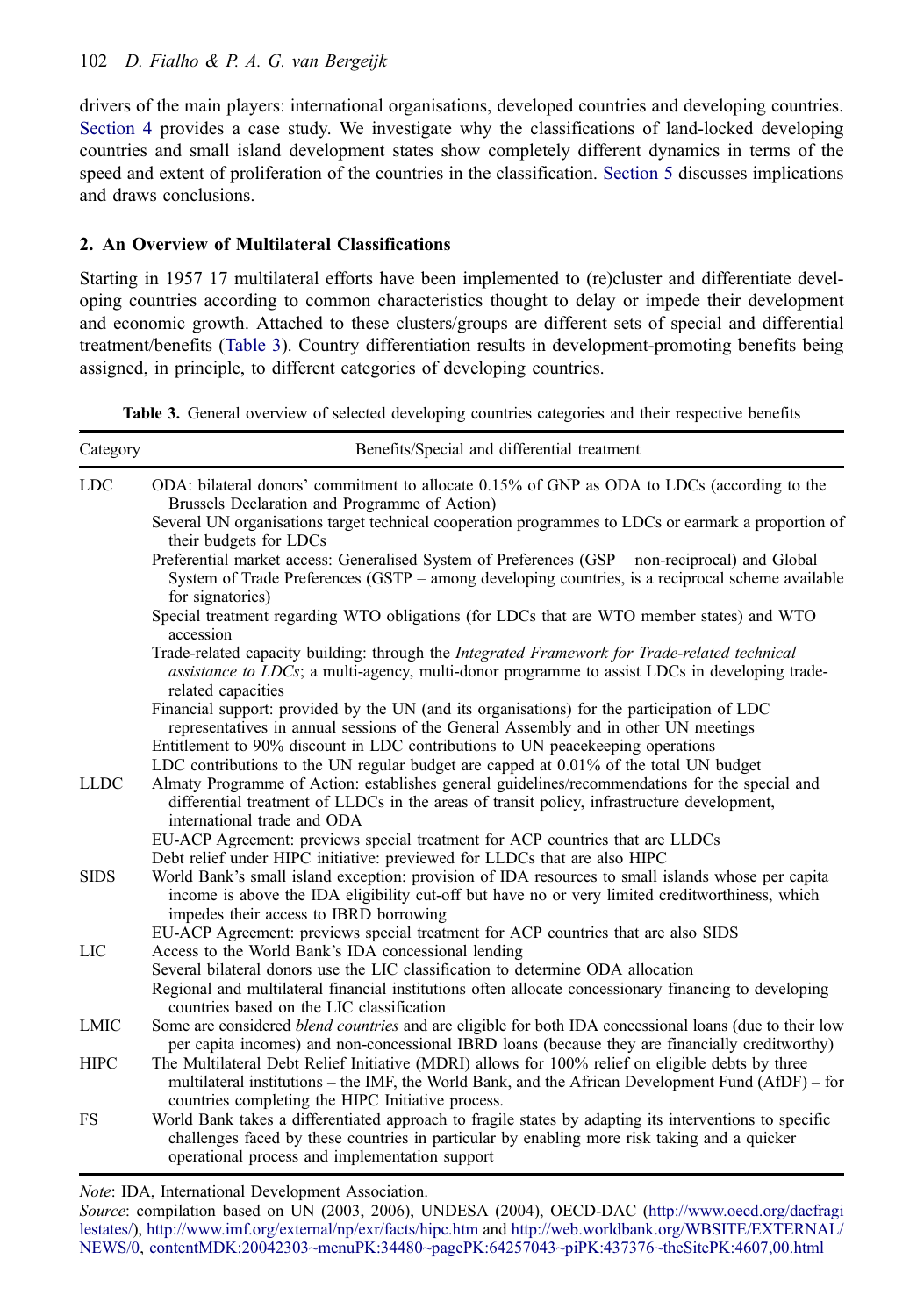<span id="page-5-0"></span>The UN is the mother of four important categories. In November 1971 the General Assembly first approved the list of what it considered 'hardcore'<sup>[7](#page-14-0)</sup> Least Developed Countries (LDC) and through this category donors should provide special treatment to these countries, in terms of aid, trade and technical assistance (Fialho, [2012\)](#page-15-0). From the initial 25 LDCs identified in 1971, the category grew to a total of 51 countries as more countries became independent in the 1970s and the poor performance of other developing countries made them join the group in the 1980s and 1990s. Present membership is 48 LDCs following four graduation cases (Botswana [1994], Cape Verde [2008], Maldives [2011] and Samoa [2014]), and the inclusion of the newly created Republic of South Sudan, in 2012 (UNCDP, [2012](#page-16-0), p. 1). Two categorisations, apparently exclusively based on geographical factors and widely used, are the *landlocked developing countries* (LLDC) and the *small island developing states* (SIDS) that we discuss in detail in [Section 4.](#page-9-0) A fourth category – very much inspired by the work of Mahbub ul Haq and Amartya Sen (see Ul Haq, [2003\)](#page-16-0) – was launched in 1990 by the United Nations Development Program (UNDP), ranking countries according to their *human development index*: (i) low (LHD), (ii) medium (MHD), (iii) high (HHD) and (iv) very high human development (VHHD).<sup>[8](#page-14-0)</sup> According to the UNDP, this method 'introduced a new way of measuring development by combining indicators of life expectancy, educational attainment and income into a composite human development index, the HDI',<sup>[9](#page-14-0)</sup> introducing a new paradigm in terms of framing and definition of development, at the heart of which laid the notion of human capabilities (Jolly, Emmerij, Ghai, & Lapeyre, [2004](#page-16-0), p. 179). Unlike the other categories, it does not exactly recommend or advocate for the special and differential treatment of certain countries.

Within the Bretton Woods institutions, developing country differentiation has meant the creation of different groups of countries over the years. In the 1980s, the World Bank established a categorisation based exclusively on *income level*, as measured by *per capita* Gross National Income (GNI), which today comprises: (i) low-income countries (LIC), (ii) lower-middle-income countries (LMIC) (iii) upper-middle-income countries (UMIC), (iv) high-income countries (HIC), and (v) high-income OECD members.<sup>[10](#page-14-0)</sup> (For the purpose of this article the focus will be exclusively on the bottom two categories: which congregate the world's 90 poorest countries). Essentially, these are 'analytical income categories ... based on the Bank's operational lending categories (civil works preferences, IDA eligibility, and so forth)'. [11](#page-14-0) Accordingly:

These operational guidelines were established based on the view that since poorer countries deserve better conditions from the Bank, comparative estimates of economic capacity needed to be established. GNI, a broad measure, was considered to be the best single indicator of economic capacity and progress; at the same time it was recognised that GNI does not, by itself, constitute or measure welfare or success in development. GNI per capita is therefore the Bank's main criterion of classifying countries.<sup>[12](#page-14-0)</sup>

The *heavily indebted poor country* (HIPC) initiative, established in 1996, is a joint approach promoted by the International Monetary Fund (IMF) and the World Bank, aiming at 'ensuring that no poor country faces a debt burden it cannot manage'.<sup>[13](#page-14-0)</sup> The majority of HIPCs are overly indebted low-income countries (according to the World Bank's income level categorisation) that can benefit from IMF and World Bank assistance to service and reduce their debt, ideally bringing it to a sustainable level. The HIPC initiative

is open to the world's poorest countries . . . that: (i) are eligible only for highly concessional assistance such as from the World Bank's International Development Association (IDA) and the IMF's Poverty Reduction and Growth Facility . . .; (ii) face an unsustainable debt situation . . .; and (iii) have a proven track record in implementing strategies focused on reducing poverty and building the foundation for sustainable economic growth.<sup>[14](#page-14-0)</sup>

By the start of 2013, 39 such countries<sup>[15](#page-14-0)</sup> (most of them in sub-Saharan Africa) had been found eligible to receive special treatment (more specifically, debt relief) under the HIPC initiative.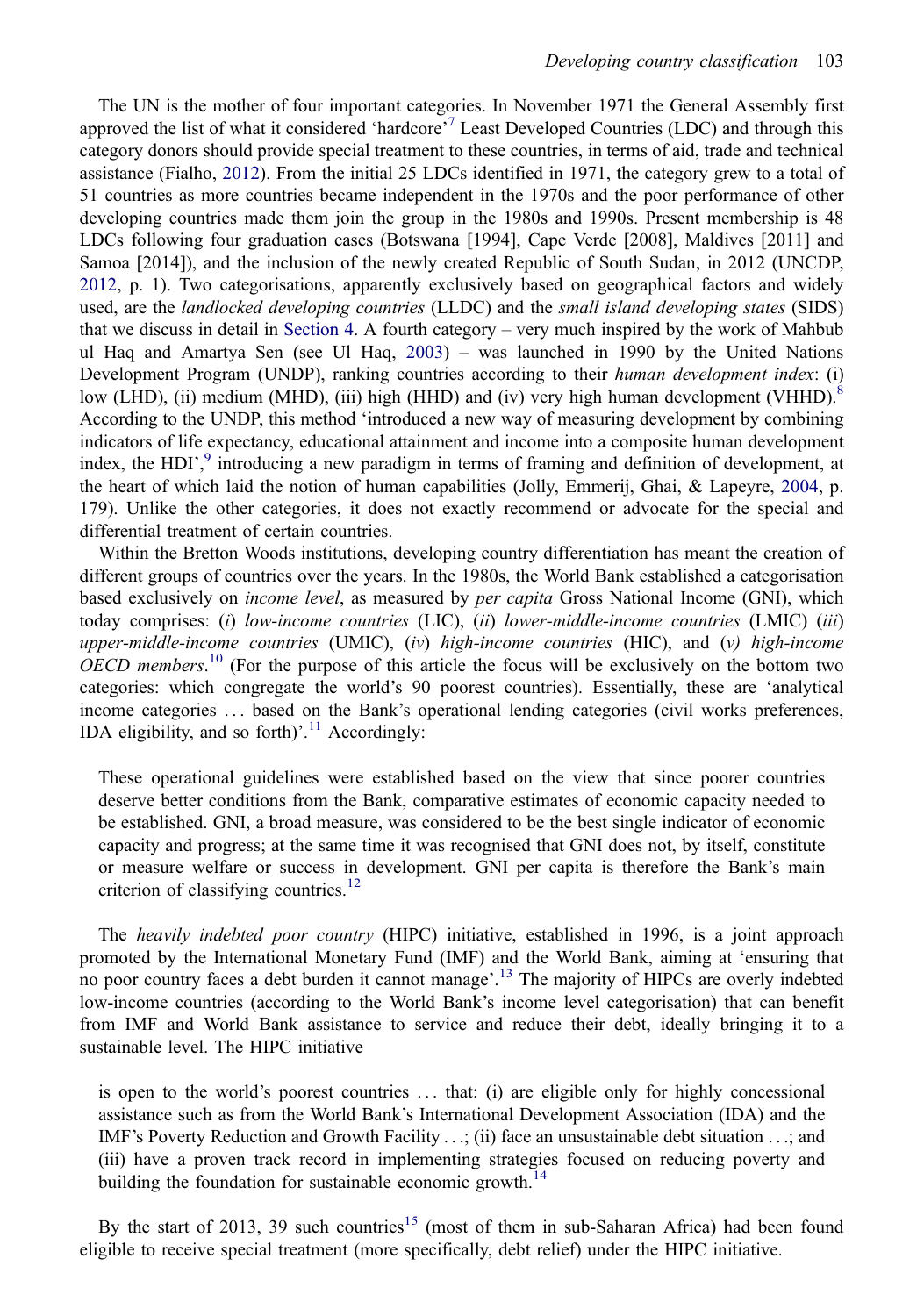<span id="page-6-0"></span>Another category of countries – this one still evolving towards a clearer definition – is the *fragile* states group,<sup>[16](#page-14-0)</sup> which replaced the World Bank's concept of low-income countries under stress  $(LICUS)^{17}$  $(LICUS)^{17}$  $(LICUS)^{17}$  State fragility is a categorising concept applied by the World Bank and the OECD-DAC (Organisation for Economic Cooperation and Development – Development Assistance Committee). Both organisations define this concept by referring to 'low income and to the World Bank CPIA<sup>[18](#page-15-0)</sup> rating, and they differ only by the CPIA threshold' (Guillaumont, [2009,](#page-16-0) p. 14). More specifically, fragile states are

defined as having either: a) a composite World Bank, African Development Bank and Asian Development Bank Country Policy and Institutional Assessment rating of 3.2 or less; or b) the presence of a United Nations and/or regional peace-keeping or peace-building mission . . ., with the exclusion of border monitoring operations, during the past three years.<sup>[19](#page-15-0)</sup>

In addition, '[c]ountries are considered core fragile states if their CPIA is below  $3.0$  ... [and] marginal fragile states if their CPIA score is between 3.0 and 3.2'.<sup>[20](#page-15-0)</sup> These are countries that 'face severe development challenges such as insecurity, weak governance, limited administrative capacity, chronic humanitarian crises, persistent social tensions, violence or the legacy of civil war'.<sup>[21](#page-15-0)</sup> Among the 36 countries categorised as fragile states<sup>[22](#page-15-0)</sup> by the start of 2013, the World Bank differentiates between four situations: (i) post-conflict countries, (ii) re-engaging and turnaround countries, (iii) deteriorating situations, and (iv) prolonged impasse.<sup>[23](#page-15-0)</sup>

The latest addition to the differentiation landscape is the implicit category of graduating LDCs or LDCs in transition (UN, [2013\)](#page-16-0). The new (implicit) category ensures extended – eventually to be phased out – access to differential treatment, continued monitoring by the UN and availability of core UN bureaucratic functions.

### 3. Drivers of Proliferation

One of the most obvious drivers of the external proliferation (the number of categories) is (the recognition of) substantial and increased heterogeneity of the group of developing countries as noted by van Bergeijk and Van Marrewijk [\(2013](#page-17-0), p. 1):

UNCTAD, the IMF and the World Bank seem to be involved in an intellectual competition to find ever-new acronyms to re-classify and re-group the developing world. The existence of CITs, CAFS, LDCs, LICs, LICUS, HIPCs, SIDs and SWVSEs testifies of the substantial amount of macro and political heterogeneity that is characteristic of what once was perceived to be a more or less coherent group of Third World countries.<sup>[24](#page-15-0)</sup>

Alonso et al. [\(2014](#page-15-0), figures 1 and 2) empirically illustrate this increased heterogeneity in terms of average income levels for the broad group of developing countries, in particular since the 1990s when the coefficient of variation of *per capita* GDP in the developing world became larger than the world average. Heterogeneity of countries, however, does not explain the internal dynamics and the increased overlap that we have observed above. In order to more fully understand the process of proliferation, it is important to consider what is in it for the main players: the international organisations, the developed countries and the developing countries.

#### 3.1. International Organisations

The international organisations (IOs) are the main suppliers of the categories; only one of the existing lists can be considered as a co-creation. The management of country lists is an important activity of the bureaucrats employed by the IOs. These tasks involve all aspects of their authority: rule-making, definition and creation of categories and of the discourse in 'their' policy arena, creation and reshaping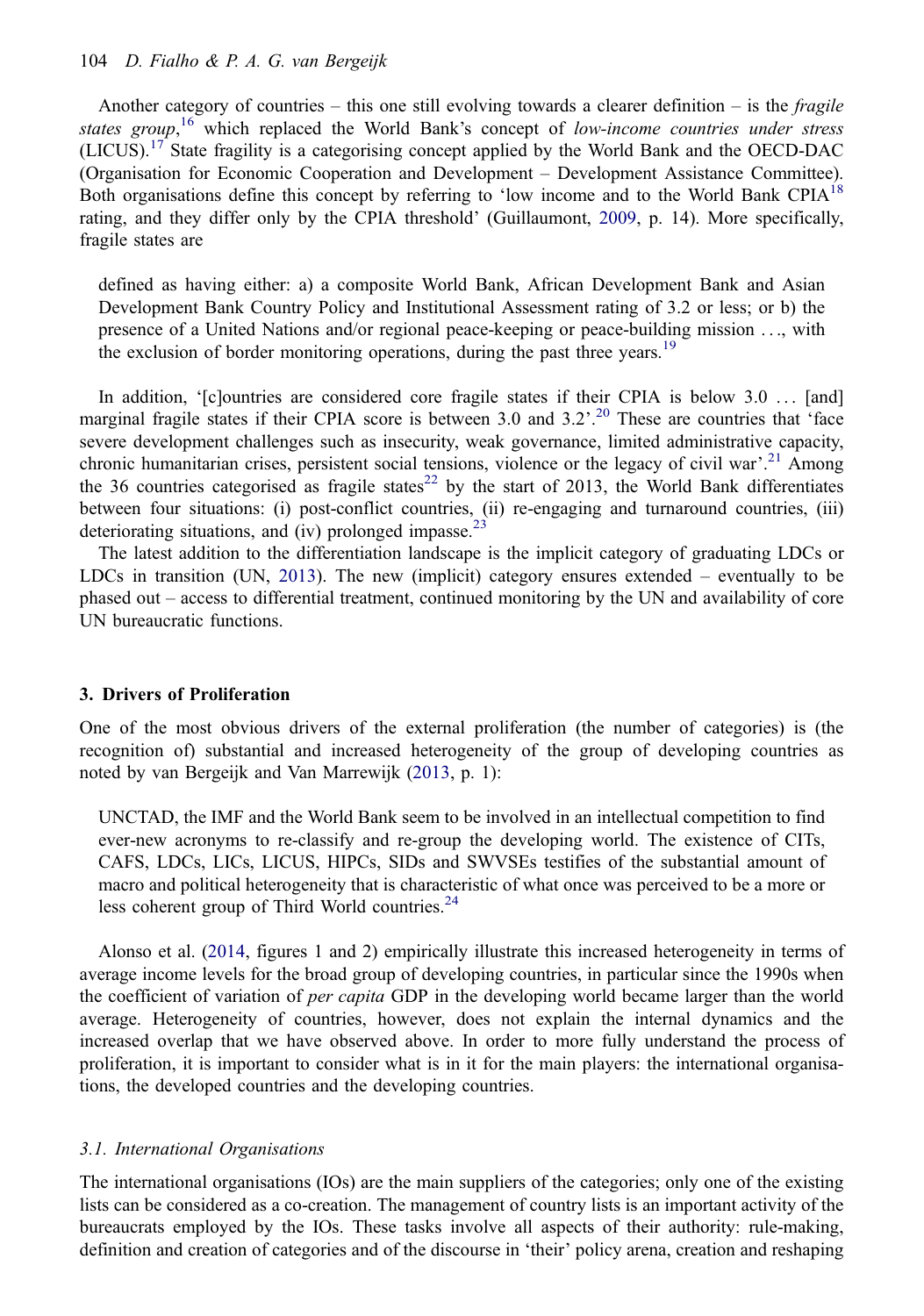<span id="page-7-0"></span>of incentives and/or interests and (political) organisation (Barnett & Finnemore, [1999,](#page-15-0) p. 699). Indeed, the bureaucrats propose lists of countries to be offered differential treatment, determine the countries to be actually included on those lists and negotiate the benefits of differential treatment. In this regard, Haftel and Thompson [\(2006](#page-16-0), p. 261) mention that 'some secretariats and commissions can initiate and recommend policies and thereby promote the goals of the organisation, prerogatives that greatly enhance bureaucratic authority'.

The differentiation of countries and classifications often are meant to serve a useful purpose. In general, for the IOs, the categories of developing countries work primarily (but not exclusively) as internal policy instruments. Firstly, classifications are used by international organisations in order to increase their efficiency in policymaking and policy implementation. This is to be achieved by customisation of policy-prescriptions according to particular development issues/conditions (for example, landlockness, indebtedness, islandness, fragility, and so forth) and helped by in-depth knowledge of, and specialisation in, development issues faced by different groups of developing countries. New problems create new tasks and in a number of cases that requires new instruments and may thus lead to new categorisations. Examples are the World Bank that systematises different income categories to facilitate its loan/grant allocation and the IMF/World Bank that institutionalised the HIPC initiative to assist the implementation of their debt relief programmes. Secondly, new categories may provide valuable communication tools. The UNDP, for example, created the human development ranking to help it advocate a more comprehensive type of development that went beyond per capita production and that allowed for a stronger focus on health and education. Another example is the World Bank (and the OECD-DAC) category of fragile states that is meant to create awareness of policymakers when considering development prescriptions for these countries. Thirdly, categorisations may be a gateway to increased donor attention and funding by the public sector, by NGOs and by commercial parties. An example of the latter is the HIPC initiative that was complemented by the Inter-American Development Bank and where, according to the IMF and World Bank, moral suasion was used to ensure voluntary creditor participation in the initiative.<sup>[25](#page-15-0)</sup>

It can therefore be argued that the creation of a new category may reflect an effort to normalise/ depoliticise development support with the aim of stimulating a needs-based/recipient-focused type of assistance allocation. A category can be helpful in advocating the prioritisation of assistance to certain countries and subjecting international organisations and donor countries to closer scrutiny in terms of international pledges/commitments made towards specific groups of developing countries.

However, the proliferation of categories may also be a reflection of wasteful competition between and even within international organisations (Frey, [2008](#page-15-0)). IOs, as any bureaucracy, try to maximise their independence and one way to do this is by using discretionary rather than rule-based approaches (Vaubel, [1996\)](#page-17-0). Many of the categories reflect an ever increasing discretionary approach that undercuts or modifies criteria. An example is the LDC category for which the criteria have been revised several times in order to 'prevent' countries from graduating (Fialho, [2012,](#page-15-0) [2015\)](#page-15-0). Setting and adjustment of the rules of the classification game potentially influences the stability of classifications within categories. Indeed, an

elementary feature of bureaucracies is that they classify and organize information and knowledge. This classification process is bound up with power . . . The ability to classify objects, to shift their very definition and identity, is one of bureaucracy's greatest sources of power . . . Categorization and classification are a ubiquitous feature of bureaucratization that has potentially important implications for those being classified. To classify is to engage in an act of power. (Barnett  $\&$ Finnemore, [1999](#page-15-0), pp. 710–711)

The proliferation of overlapping categories can thus also be seen as a reflection of self-interested actors maximising the likelihood of the organisation's survival, amongst others by increasing its depth and scope (Schneider & Tobin, [2011\)](#page-16-0), and may reflect continued existence and decision-making power of certain bureaucratic structures that over the years:  $(i)$  have been purposely created just to manage these categories and, consequently, have gained in-depth knowledge of the development hurdles faced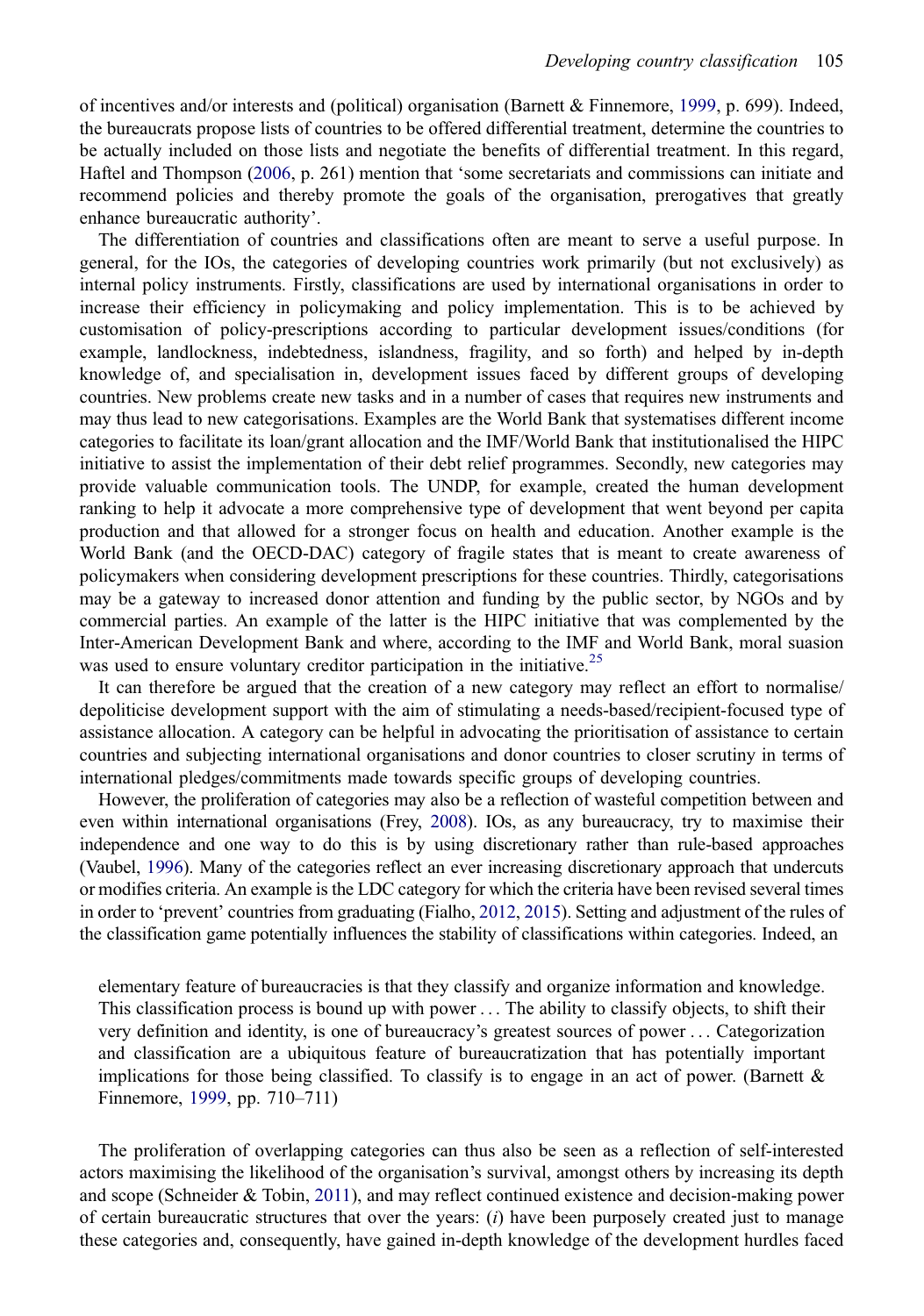<span id="page-8-0"></span>by these countries; and (ii) have based their mandates on diagnosing development/economic problems faced by these specific groups of countries and prescribing interventions for them.

#### 3.2. Developed Countries

Ultimately, international organisations are extensions (and, hence, serve the interests and values) of their most powerful member states (Abbott & Snidal, [1998;](#page-15-0) Barnett & Finnemore, [1999;](#page-15-0) Drezner, [2009;](#page-15-0) Kochler, [2006\)](#page-16-0). On the one hand, developed countries have an important role to play in curbing the tendency of international bureaucracies to further complicate the country differentiation landscape. After all, more differentiation means more committees, more meetings, more travel, more time and thus more costs that often have to be covered by developed countries. Indeed, the checks against bureaucratic waste mainly have to come from the major principals (the dominant countries or the major contributors). Clear and unambiguous mandates (that is, the delegation by the principals) are key. Gutner [\(2012](#page-16-0), pp. 350–352) points out that the delegation of conflicting tasks (so-called antinomic delegation) will stimulate mission creep, that is: the growth of tasks, goals and often the mandate beyond levels that were originally envisaged. Blurring development and other goals (environment, peace-keeping, and so forth) may thus stimulate bureaucratic proliferation processes, both regarding the proliferation of categories and the instability of classifications within categories.

On the other hand, however, developed countries may also stimulate proliferation. According to Drezner ([2009,](#page-15-0) p. 68) there are 'powerful reasons to believe that regime complexity will enhance rather than limit the great powers'. Indeed, the impact of geopolitical interests on developmental relationships is a well-established stylised fact at all levels of international development cooperation for the UN, the World Bank, the Asian Development Bank and in bilateral development assistance (see for example, Kilby, [2006](#page-16-0); Boschini & Olofsgård, [2007](#page-15-0); Dreher, Sturm, & Vreeland, [2009\)](#page-15-0). There is no a priori reason why this would not be the case for the proliferation of categories. Actually, it is likely that IOs sponsor reforms and policies aimed, ultimately, at replicating values supported by the powerful onto less powerful societies (Tabb, [2004](#page-16-0)).

## 3.3. Developing Countries

Developing countries may oppose new categorisations if they do not fit the criteria of the new category so that the differential treatment is not available for them. If donors reallocate ODA (official development assistance), this will put those countries at a disadvantage. Indeed opposition has been observed, for example, regarding the creation of the LDC category (Fialho, [2012](#page-15-0), [2015](#page-15-0)). A motive for developing countries to push for new categories would seem to consist of the efficiency and efficacy of lobbying due to greater ease of coordination with like-minded countries in order to better advance interests and/or claim benefits. A category creates an international setting where countries can learn about each other's shared interests and shared concerns. The existence of specific instances could then help to directly claim special and differential treatment. However, as noted by Miranda [\(2015\)](#page-16-0), the costs of participation in international discussions may become too much for small and remote developing economies, possibly providing resistance to further proliferation from these countries as well.

The growing economic strength of developing countries since the 1990s adds other motivations. The sea change in their economic conditions over the past decade may provide a check to geopolitics and bureaucratic pathologies (see Humphrey & Michaelowa, [2013](#page-16-0) for the case of multilateral lending). Moreover, developing countries have become more self-confident and want to play a role in the system (Elsig, [2011](#page-15-0)).<sup>[26](#page-15-0)</sup> It is completely rational that politicians and delegates from smaller countries may prefer to participate in (committees of) international organisations where they can exert influence rather than in those that are dominated by the world powers (Frey, [2008](#page-15-0), pp. 340–341). Of course it is also possible that developing countries might seek this proliferation of categories, lured by the possibility of having specific instances where to more directly claim preferential treatment.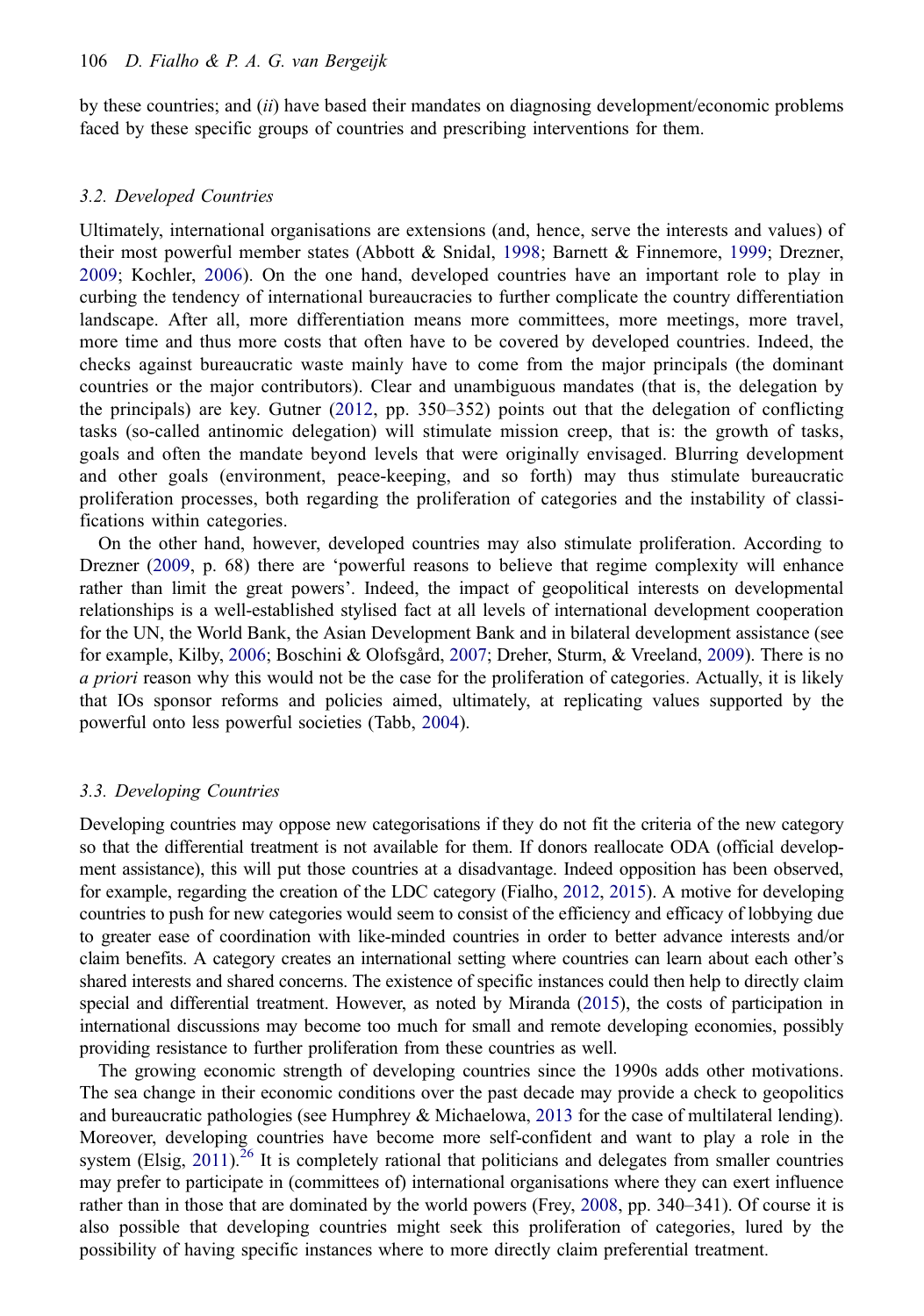<span id="page-9-0"></span>Additionally, other important issues worth considering when analysing the external proliferation of developing countries' categories are:

- (i) the inevitable tension between any developing country classification with stable criteria and the continuously changing international reality, which could make these classifications potentially less useful and representative overtime (for example, Tezanos Vázquez and Sumner [[2015](#page-16-0)] demonstrate the weakness of existing classifications given an evolving developing world); and
- (ii) the potential disconnect between the (static) analytical foundations of these country groupings and those used in the processes of resource allocation, including development aid.

# 4. Comparative Case Study: Landlocked Developing Countries (LLDC) Versus Small Island Developing States (SIDS)

Our case study focuses on two classifications that would a priori appear to be based on purely geographical grounds and logically therefore exclude overlap, but still show different internal and external dynamics in terms of proliferation.

The categorisation of LLDCs has been straightforward and unambiguous from the start: countries that 'lack territorial access to the sea' (UN, [2011,](#page-16-0) p. 1). A clear consensus exists on its underlying economic rationale that high transportation and transit costs related to being landlocked hinder trade and investment and, thus, impose economic burdens on these countries. The problems were recognised as early as 1957 in a UN General Assembly resolution calling for the 'full recognition to the needs of land-locked Member States in the matter of transit and trade and . . . to accord them adequate facilities in terms of international law and practice' (UN, [1957](#page-16-0), p. 13). In fact, among developing countries, LLDCs present some of the lowest growth rates and 'are heavily dependent on a very limited number of commodities for their exports' (G77, [2004\)](#page-16-0). To assist in overcoming these handicaps, the Almaty Programme of Action, established in 2003, represents the response of the international community to address the special needs of LLDCs, suggesting/recommending special and differential treatment in their favour. To our knowledge, the only glimpse of a potential dispute with regard to the definition of the LLDC list is a reference found at UNCTAD's website, mentioning that the list is 'informally accepted by UN member States<sup>,[27](#page-15-0)</sup> (emphasis added). More importantly, the list has been stable from the start. $^{28}$  $^{28}$  $^{28}$ 

In contrast, 'there is no clear definition for what constitutes an island-nation' (Schmidt, [2005](#page-16-0), p. A 607). This has generated much confusion. According to Carolina [\(2015](#page-15-0), p. 4):

The existence of the 'Small Island Development States' (the SIDS) was recognized in 1992 by the United Nations (the U.N.) and this group was defined as 'low-lying coastal countries that share similar sustainable development challenges, including population, limited resources, susceptibility to natural disasters, vulnerability to external shocks, and extensive dependence on international trade.' There exists an inconsistency between the definition of the SIDS and its acronym. As a consequence, non-islands economies as Belize, Suriname and Guyana, are awkwardly classified under the SIDS.

In fact, there is report of the issue of islandness (and the development-hampering conditions it entails) being discussed in international fora as early as 40 years ago:

The third session of UNCTAD, in 1972, decided that a panel of experts should identify and study the problems of island developing countries. UNCTAD IV, in 1976, encouraged the international community to envisage special measures in favour of these countries. In 1977, the UNCTAD secretariat established a Special Programme for Least Developed Countries, and Land-locked and Island Developing Countries, the first such institutional unit within the United Nations . . . The main characteristics and problems of island developing countries were discussed in UNCTAD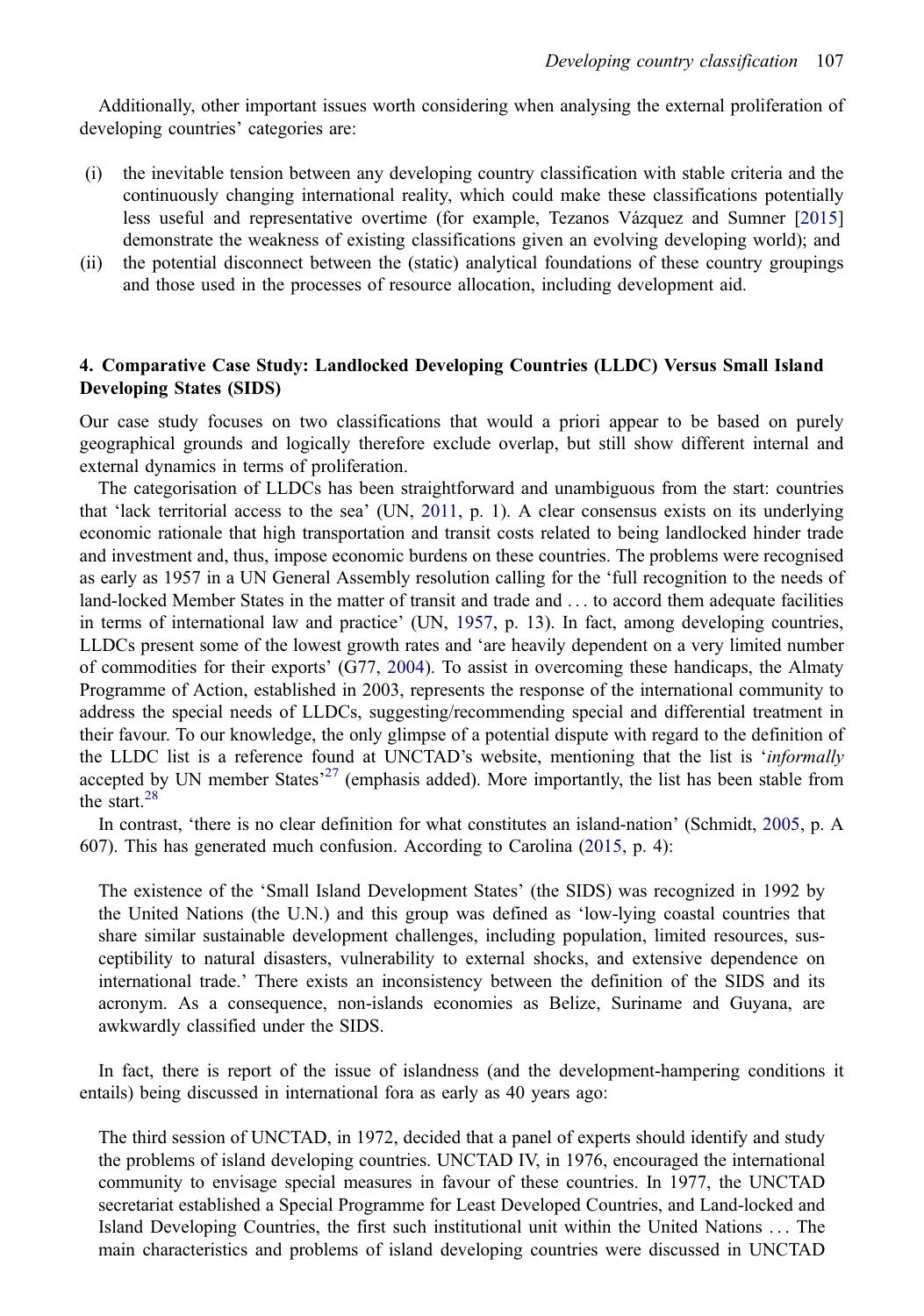<span id="page-10-0"></span>reports and raised in United Nations General Assembly resolutions, at regular intervals, between the late 1970s and the mid-1990s. . . . The notion of 'island developing countries' was abandoned by the United Nations in 1994, and gave way to a more focused denomination, that of small island developing States (SIDS) (Hein, [2004,](#page-16-0) pp. 4–5)

So, according to Hein ([2004,](#page-16-0) p. 8), 'it was only in 1994 that it became politically possible to exclude larger States from the range of island developing countries that were deemed in need of special attention'. However, to this day, this has still not been achieved. Actually, big islands (and non-islands) are still part of many different lists of SIDS.

The small islands' categorisation is an initiative strongly backed by developing countries them-selves. The Alliance of Small Island States (AOSIS) – an ad hoc lobbying and negotiating group<sup>[29](#page-15-0)</sup> that represents the interests of SIDS within the UN system – has a membership of 44 countries and territories (including non-self-governing islands). It is important to note that 'AOSIS members include Belize, Guinea-Bissau, Guyana, and Suriname, which are all coastal – although not technically island – nations' (Schmidt, [2005](#page-16-0), p. A 607). In addition, Cuba, with a population of 11.3 million, is also a member of AOSIS (Schmidt, [2005,](#page-16-0) p. A 607). While, contrary to the examples of Belize, Guinea-Bissau, Guyana and Suriname, Cuba is undoubtedly an island, with a population of more than 11 million people it can hardly be considered a *small* one.

In addition to the AOSIS list of SIDS, which Encontre ([2004](#page-15-0)) considers to be an essentially political list; there is also reference to an economic list of SIDS, an institutional list of SIDS, and the UNCTAD non-official list of SIDS.<sup>[30](#page-15-0)</sup> The World Bank's list of SIDS is the least inclusive, while UNCTAD's 'unofficial' list of SIDS excludes non-independent territories as well as bigger islands and coastal/ continental countries considered by the UN-OHRLLS, UNDESA, UNESCO and AOSIS. Table 4 reports six different lists of SIDS; ranging from 13 to 52 such countries. The more inclusive of these SIDS lists is the one advocated by the UN-Office of the High Representative for LDCs, LLDCs and SIDS (UN-OHRLLS), with 52 countries, including indisputably not-so-small islands and non-independent territories. Importantly, the six lists include four different lists of SIDS being considered within one single organisation: the UN.

Paradoxically, the inability to reach consensus (or informal agreement) on a single internationally (or even UN) agreed list of SIDS has not stopped the multiplication of SIDS-specific bureaucratic structures within the UN. These are aimed, essentially, at managing these lists. In effect, besides the Special Programme for LDCs, LLDCs and Island Developing Countries established at UNCTAD in 1977, AOSIS was established in 1991 and the UNESCO SIDS Platform was established in 2008,

| <b>Table 4.</b> SIX different fists of SIDS |                                                        |                                               |                                       |                                    |          |                                             |  |  |  |
|---------------------------------------------|--------------------------------------------------------|-----------------------------------------------|---------------------------------------|------------------------------------|----------|---------------------------------------------|--|--|--|
|                                             | World Bank's<br>small island<br>exception <sup>a</sup> | UNCTAD's<br>unofficial list of<br><b>SIDS</b> | UNDESA's<br>(SIDSnet) list<br>of SIDS | AOSIS'<br>members and<br>observers | UNESCO's | UN-<br>OHRLLS'<br>list of SIDS list of SIDS |  |  |  |
| Since:                                      | 1985                                                   | 1994 $(?)$                                    | 1997                                  | 1991                               | 2008     | 2001                                        |  |  |  |
| Number of<br>countries<br>in $2013$         | 13                                                     | 29                                            | 39                                    | 44                                 | 45       | 52                                          |  |  |  |

| <b>Table 4.</b> Six different lists of SIDS |  |  |  |  |  |
|---------------------------------------------|--|--|--|--|--|
|---------------------------------------------|--|--|--|--|--|

Sources: compilation based on Encontre (2004), UNDESA (<http://www.sidsnet.org/country-profiles>), AOSIS [\(http://aosis.info/members-and-observers/\)](http://aosis.info/members-and-observers/), UN Office of the High Representative for the LDC, LLDC and SIDS (UN-OHRLLS) ([http://www.unohrlls.org/UserFiles/File/UN\\_SIDS\\_booklet\\_5x6-5\\_062811\\_web.pdf\)](http://www.unohrlls.org/UserFiles/File/UN_SIDS_booklet_5x6-5_062811_web.pdf), World Bank ([http://www-Nwds.worldbank.org/external/default/WDSContentServer/WDSP/IB/2012/10/24/](http://www-Nwds.worldbank.org/external/default/WDSContentServer/WDSP/IB/2012/10/24/000333038_20121024232535/Rendered/PDF/733630BR0IDA0R0Official0Use0Only090.pdf) [000333038\\_20121024232535/Rendered/PDF/733630BR0IDA0R0Official0Use0Only090.pdf](http://www-Nwds.worldbank.org/external/default/WDSContentServer/WDSP/IB/2012/10/24/000333038_20121024232535/Rendered/PDF/733630BR0IDA0R0Official0Use0Only090.pdf)), UNESCO ([http://](http://www.unesco.org/new/en/natural-sciences/priority-areas/sids/about-unesco-and-sids/sids-list/) [www.unesco.org/new/en/natural-sciences/priority-areas/sids/about-unesco-and-sids/sids-list/\)](http://www.unesco.org/new/en/natural-sciences/priority-areas/sids/about-unesco-and-sids/sids-list/) (accessed 5 May 2013.)

Notes: <sup>a</sup> This list is periodically reviewed. The list on this table reflects the one considered in the October 2012 IDA16 Mid-term Review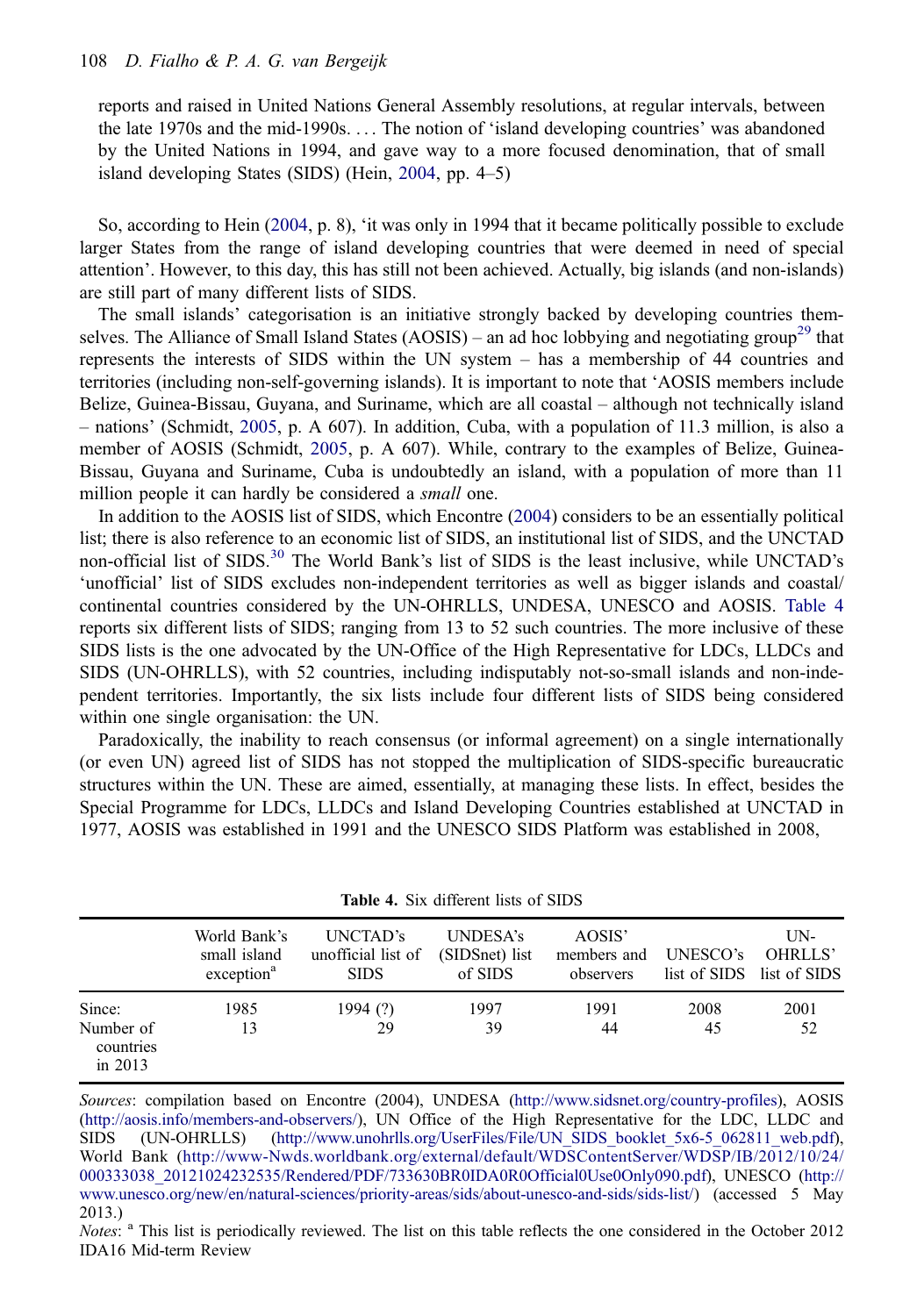A High Representative for the Least Developed Countries, Land-locked Developing Countries and Small Island Developing States was appointed in 2001, and the Department of Economic and Social Affairs has maintained a Small Island Developing States Unit. (Hein, [2004](#page-16-0), pp. 8–9)

The UN has not been able to agree on SIDS-specific special and differential treatment to be unanimously advocated among its main funds and agencies, let alone among its member states. Indeed, not much has been done within the UN to convert 'the recognition of SIDS-specific issues into [. . .] SIDS-specific concessions' (Encontre, [2004](#page-15-0), p. 92). SIDS have been supported outside the UN essentially through 'North-South arrangements such as those maintained by the European Union to benefit ACP countries, or by the United States in favour of specific regions involving island States (for example, through the Caribbean Basin Initiative)' (Encontre, [2004](#page-15-0), p. 92), or through the World Bank's small island exception.<sup>[31](#page-15-0)</sup>

[Table 5](#page-12-0) summarises the main differences between the LLDC and the SIDS categories. In contrast with the LLDC non-proliferation case, the debate on the required characteristics of SIDS has continued for many years, with no consensual list of SIDS defined. SIDS-specific bureaucratic structures were created within the UN, while special and differential treatment in favour of SIDS only comes from other organisations (for example, World Bank and EU). Looking specifically at the size of the six different lists of SIDS considered in this paper, one important explanation for the considerably smaller World Bank category is that the five different SIDS lists at the UN have been created in a situation of conflicting tasks related to (i) development (UNCTAD, UNDESA, UNOHRLLS), (ii) environment (AOSIS), and (iii) education/science/culture (UNESCO), possibly giving rise to mission creep; while the World Bank small islands exemption is straight forwardly related to only one aspect, that is: development finance. This clear one to one link with development finance is also reflected in the amount of bilateral aid disbursement as illustrated by the last line of [Table 5.](#page-12-0) A classification may thus provide a misleading assurance of easier access to special and differential treatment, inducing costly lobbying activities.

Our comparative case study thus confirms a number of the drivers of proliferation. Internal proliferation (increase in the number of countries in a category that is illustrated by the increasing number of SIDS) appears to be associated with a lack of a clear consensus on the economic underpinnings (the rationale) for the category, no clear definition of the country characteristics that entitle countries to differential treatment, and possibly the direct involvement of developing countries in drawing up the category. External proliferation (increases in the number of lists as illustrated by the increase in the number of SIDs list) may reflect antinomic delegation, geopolitical as well as bureaucratic motives. Unless a clear definition is reached, lists proliferate, as demonstrated, and there continues to be reason for more international debate, more studies, more counter-studies, more meetings, more expert advice, more travel and, ultimately, more costs (often largely borne by developed countries<sup>32</sup>). The proliferation of different SIDS lists within one single organisation can, in fact, be a (i) reflection of self-interested actors maximising the likelihood of particular departments' (and their own) survival and (ii) a concrete indication that bureaucratic motives are driving the process. Additionally, fuelling an ever-more complex external proliferation might also be in the interest of developed countries not so interested in according more special and differential treatment to yet another category of developing countries considered to be dealing with yet another 'special situation'. Hein [\(2004](#page-16-0), p. 12) states that

Skepticism remains about the legitimacy of SIDS as a category requiring special attention, and there has been reluctance in providing these countries with concrete forms of special treatment, although this is generally not said openly in international fora dealing with these questions.

Hence, supporting a complex situation or not making a definite effort to clarify a confusing state of affairs can work as a tool to foster the interests of those in power positions, in detriment of smaller and weaker states. Hein's ([2004,](#page-16-0) p. 13) qualification of 'a politely supportive, yet almost dismissive attitude' would seem to be on the spot.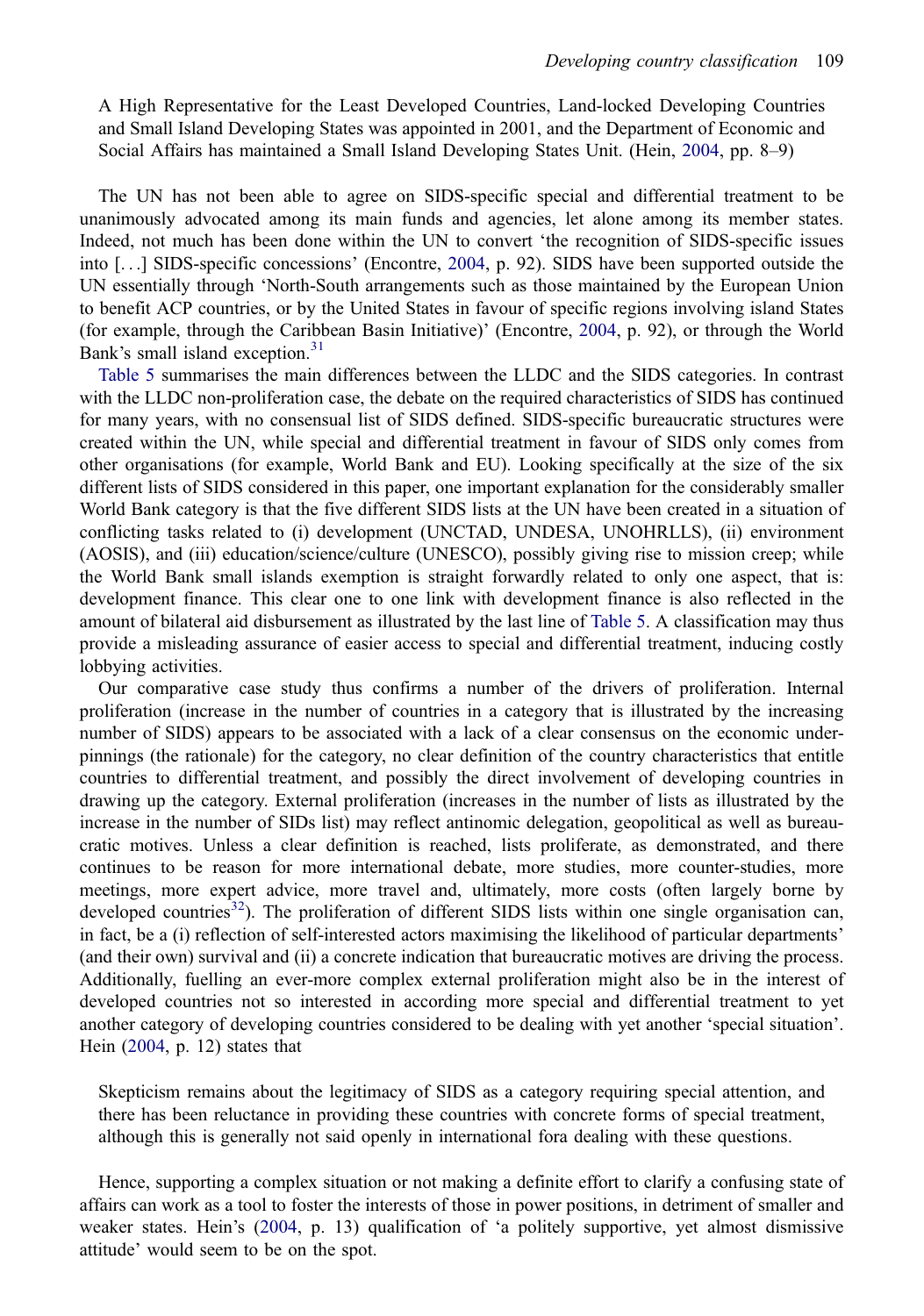<span id="page-12-0"></span>

|                                                                                         | Landlocked developing countries                                                                                                                                                       | Small island developing states                                                                                                                                                                                                                                                                                                                                                                                                                                                    |
|-----------------------------------------------------------------------------------------|---------------------------------------------------------------------------------------------------------------------------------------------------------------------------------------|-----------------------------------------------------------------------------------------------------------------------------------------------------------------------------------------------------------------------------------------------------------------------------------------------------------------------------------------------------------------------------------------------------------------------------------------------------------------------------------|
| First discussed<br>Acceptance                                                           | 1957<br>Informal                                                                                                                                                                      | 1972<br>No                                                                                                                                                                                                                                                                                                                                                                                                                                                                        |
| Consensus                                                                               | Yes                                                                                                                                                                                   | N <sub>0</sub>                                                                                                                                                                                                                                                                                                                                                                                                                                                                    |
| Initiative                                                                              | UN                                                                                                                                                                                    | UN and developing countries                                                                                                                                                                                                                                                                                                                                                                                                                                                       |
| Number of lists                                                                         | 1                                                                                                                                                                                     | at least 6                                                                                                                                                                                                                                                                                                                                                                                                                                                                        |
| Number of countries<br>Number of countries not<br>meeting the technical<br>requirements | 32<br>$\theta$                                                                                                                                                                        | ranging from 13 to 52<br>19 non-independent territories or coastal/non-<br>island countries included in the six different<br>SIDS lists considered (this number goes up if<br>size is considered as well).                                                                                                                                                                                                                                                                        |
| Main policy documents                                                                   | Almaty Programme of Action<br>(2003)<br>Almaty Declaration (2003)<br>Roadmap for the implementation of Mauritius Strategy for the further<br>the Almaty Programme of Action<br>(2004) | Barbados Programme of Action/Programme of<br>Action for the Sustainable Development of<br>SIDS (1994)<br>implementation of the Programme of Action<br>for the Sustainable Development of SIDS<br>(2005)<br>Mauritius Declaration (2005)                                                                                                                                                                                                                                           |
| UN apparatus/<br>Organisational<br>structures                                           | UN Office of the High<br>Representative for the LDC,<br>LLDC and SIDS<br>UNCTAD's Special Programme for<br>LDCs, LLDCs and Island<br>Developing Countries                             | UN Office of the High Representative for the<br>LDC, LLDC and SIDS<br>UNCTAD's Special Programme for LDCs,<br>LLDCs and Island Developing Countries<br>UNDESA's SIDS Unit<br>UNESCO's SIDS Platform/Section for Small<br>Islands and Indigenous Knowledge<br>AOSIS (no budget, nor secretariat; operates out<br>of chairman's Mission to the UN)                                                                                                                                  |
| Benefits/Special<br>treatment/Support<br>measures                                       | EU-ACP Agreement: previews<br>special treatment for ACP<br>countries that are LLDCs<br>Debt relief under HIPC initiative:<br>previewed for LLDCs that are<br>also HIPC                | World Bank's small island exception: IDA<br>resources to small islands whose per capita<br>income is above the IDA eligibility cut-off<br>but have no (or very limited)<br>creditworthiness, which impedes access to<br><b>IBRD</b> borrowing<br>EU-ACP Agreement: previews special treatment<br>for ACP countries that are also SIDS<br>US Caribbean Basin Initiative provides duty-<br>free access to the US market for most goods<br>from $17$ SIDS <sup>a</sup> in the region |
| 2000-2014 average<br>annual total bilateral<br>aid disbursement                         | \$22,146 million (constant 2013)<br>prices)                                                                                                                                           | US\$4,730 million<br>(constant 2013 prices)                                                                                                                                                                                                                                                                                                                                                                                                                                       |
| Idem, share in world total 12.8<br>$\frac{0}{0}$                                        |                                                                                                                                                                                       | 2.7                                                                                                                                                                                                                                                                                                                                                                                                                                                                               |

| <b>Table 5. LLDC</b> versus SIDS |  |  |  |  |
|----------------------------------|--|--|--|--|
|----------------------------------|--|--|--|--|

Sources: compilation based on UN (1957), Hein (2004), [www.aosis.org](http://www.aosis.org), [http://www.unesco.org/new/en/natural](http://www.unesco.org/new/en/natural-sciences/priority-areas/sids/about-unesco-and-sids/unesco-sids-platform/)[sciences/priority-areas/sids/about-unesco-and-sids/unesco-sids-platform/](http://www.unesco.org/new/en/natural-sciences/priority-areas/sids/about-unesco-and-sids/unesco-sids-platform/), [http://www.ustr.gov/trade-topics/trade](http://www.ustr.gov/trade-topics/trade-development/preference-programs/caribbean-basin-initiative-cbi)[development/preference-programs/caribbean-basin-initiative-cbi](http://www.ustr.gov/trade-topics/trade-development/preference-programs/caribbean-basin-initiative-cbi), stats.oecd.org

Notes: <sup>a</sup>Antigua and Barbuda, Aruba, The Bahamas, Barbados, Belize, British Virgin Islands, Dominica, Grenada, Guyana, Haiti, Jamaica, Montserrat, Panama, St. Kitts and Nevis, St. Lucia, St. Vincent and the Grenadines, Trinidad and Tobago.

The different proliferation outcomes of the LLDC and SIDS categories can also stem from the objectivity/subjectivity of their respective classification criteria. While both the landlocked nature and the islandness of a country are objective geographical criteria (that is, countries are either landlocked or not), the smallness of a country is arguably subjective. In effect, trying to decide on the exact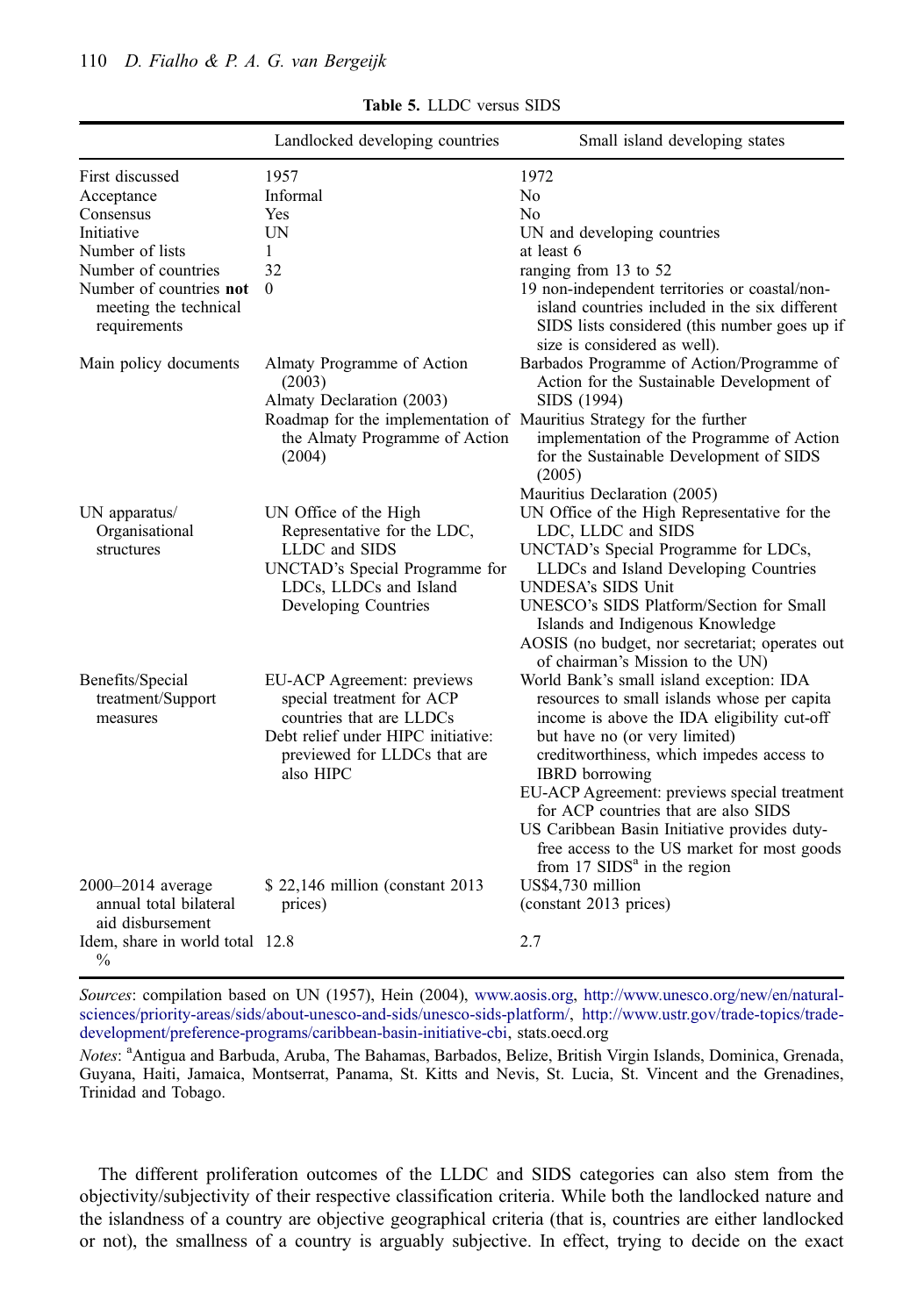<span id="page-13-0"></span>population and/or territorial size threshold for being considered a small or a non-small country could give rise to several understandings/interpretations. Again this points to the need to develop a consensus on criteria if proliferation is to be reduced.

### 5. Can Complexity Be Reduced?

The differentiation created within the UN among developing countries has taken root and has resulted in unprecedented segmentation of the developing world, considering the large number of categories that has emerged, some of which with matching purposes. This paper investigated the substantial overlap that results from the significant proliferation of categories of developing countries, as well as the coexistence of several lists of SIDS within the UN, resulting mainly from lack of consensus among different organisational structures. Therefore, there ought to be an optimal point of proliferation of developing countries categories, where negative implications can be curtailed or minimised.

Despite the positive aspects of developing country differentiation (that is, it reduces the political nature of international assistance allocation and repositions it in a rules-based sphere), there are contradictions between UN stated intentions and policy implementation. Significant and oftentimes unnecessary differentiation among developing countries within the UN happens because the organisation also responds to bureaucratic interests, irrespective of whether or not they concur with the interests of certain groups of member states. In the end, it is the organisation and its representatives (and not necessarily the organisation's most vulnerable member states) who benefit the most from the proliferation of developing countries' categories. Therefore, keeping intact or empowering even further the bureaucratic structures put in place to support and manage these categories becomes the main purpose. This is a clear subversion of the most important purpose of developing country differentiation, which is the provision of special and differential treatment to countries truly in need of it.

The question that imposes itself and that will help to move this debate further – from observation and diagnosis of the situation to providing some direction to policymakers is: How to make developing country differentiation less complex and, consequently, more efficient (or at least less imperfect)? Given the misalignment of interests discussed in the preceding analysis, changes in the current framework of developing country differentiation should be deep but gradual, so that they can be truly meaningful and long-lasting. Hence, one needs to be pragmatic and accept the fact that these changes will have to be promoted from within an imperfect system.

The experience with the LLDC category during almost six decades suggests that proliferation can be contained: provide a clear rationale, agree on the country characteristics before starting the category and make sure that the IO has one clear mandate with respect to the category. This is a hopeful finding because the complexification of allocation/provision of special and differential treatment to developing countries makes it more difficult and costly to reap the benefits of international development finance.

In addition, the following policy change proposals could be the first concrete steps in contributing to a less dysfunctional framework of developing country differentiation:

- 1. Discourage the proliferation of even more categories/classifications, to prevent further fragmentation of special and differential treatment;
- 2. Streamline/rationalise/reorganise existing categories of developing countries within the same organisation in order to reduce proliferation;
- 3. Insist on inter-organisational harmonisation/coordination efforts;
- 4. Work towards less institutional fragmentation of efforts and more intra- and inter-organisational coordination;
- 5. Strive for less bureaucracy-motivated representatives (and, hence, adopt a tighter control of their performance), in order to minimise principal/agent mismatches;
- 6. Introduce more accountability measures targeted at IOs and at their representatives.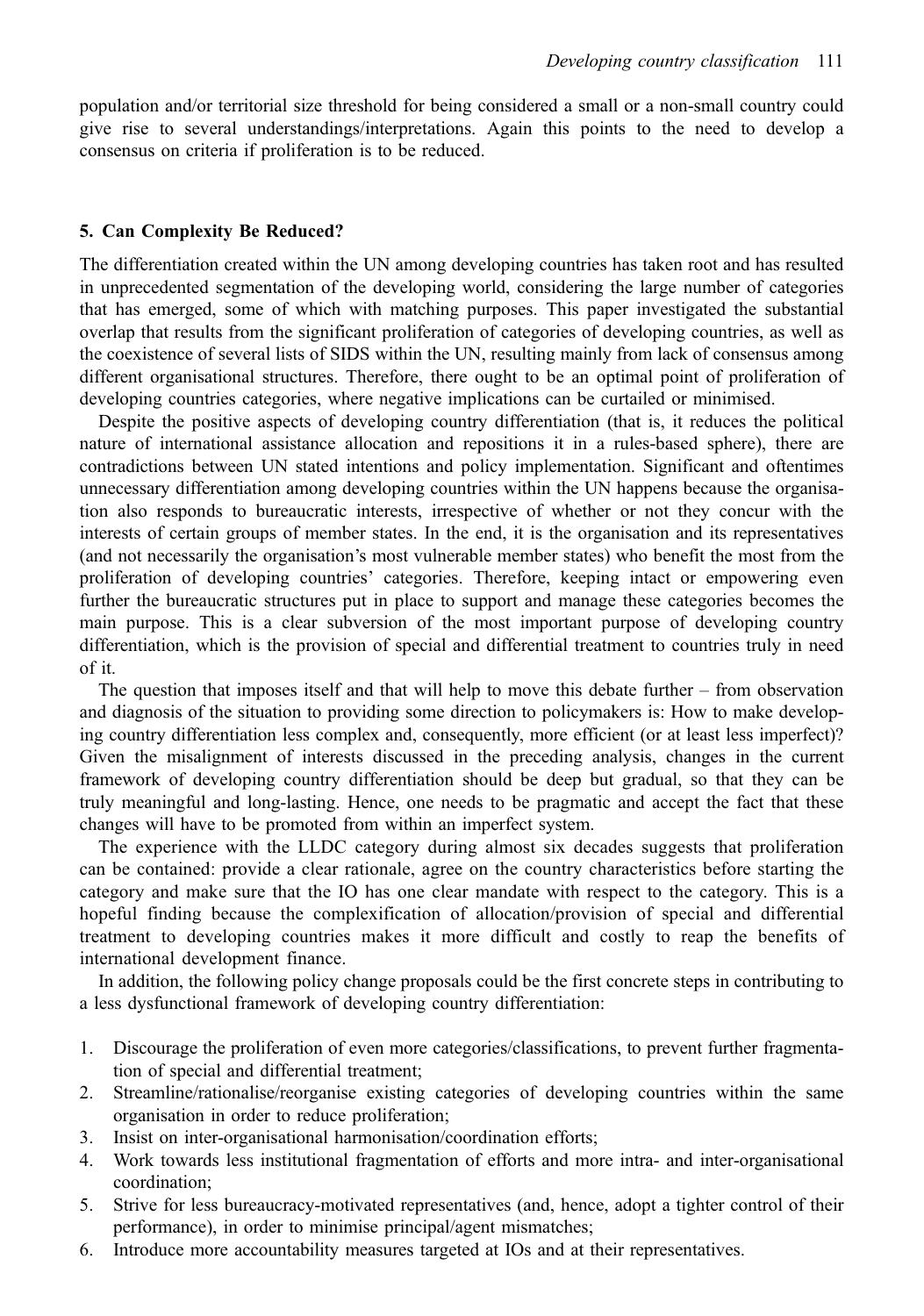<span id="page-14-0"></span>These policy changes could represent fewer costs, more efficiency, less bureaucratisation, and more transparency in creating/managing categories of developing countries and in providing them with special and differential treatment, which would ultimately represent more rationality and transparency in global governance.

#### Acknowledgements

Preliminary versions of this paper were presented at the Development Dialogue Conference (The Hague, October 2013) and the 8th annual conference on the Political Economy of International Organizations (Berlin, February 2015). Comments by participants and by John Cameron Bruno Frey, Susan Newman, Bernhard Reinsberg and André Corsino Tolentino on earlier drafts of this article are gratefully acknowledged, as well as the grant support provided by Fundação para a Ciência e a Tecnologia (FCT) and by ISS Economics of Development and Emerging Markets (EDEM) research programme.

#### Disclosure statement

No potential conflict of interest was reported by the authors.

#### Notes

- 1. See for example also Nielsen ([2013,](#page-16-0) p. 1103): 'The World Bank does not explain why the threshold between developed and developing countries is a per capita income level of US\$6,000 in 1987-prices and the UNDP does not provide any rationale for why the ratio of developed and developing countries is one to three. As for the IMF's classification system, it is not clear what threshold is used.'
- 2. While bilateral aid continues to be mostly politically motivated (Warmerdam & de Haan, [2011](#page-17-0), pp. 11–14), multilateral aid is known to be less explicitly so (Rajan & Subramanian, [2008](#page-16-0)).
- 3. Other authors have challenged the need for the proliferation of categories on other grounds. Payne [\(2005](#page-16-0), p. 40), for example, advocates for a new critical political economy of development that 'rejects the "exceptionalism" of a special category of countries deemed to be in particular need of development and endeavours [and] . . . recast[s] the whole question of development as a universal question, a "transnational problematic"'. In line with this view, Hettne ([1995,](#page-16-0) p. 263) defines development as 'societal problem solving ... [implying that] a society develops as it succeeds in dealing with predicaments of a structural nature, many of them emerging from the global context'. So, the burden of development should be placed on all, and not on specific groups of countries, making it 'a global and universal problem' (Hettne, [1995,](#page-16-0) p. 266), rather than a problem for selected groups of countries.
- 4. Contrary to the other examples in this table, AOSIS is the only group whose initiative is from the countries themselves. It 'functions primarily as an ad hoc lobby and negotiating voice for small island developing States (SIDS) within the United Nations system' [\(http://aosis.org/about-aosis/](http://aosis.org/about-aosis/)).
- 5. We owe this point to one of the referees.
- 6. In the same vein a criteria-based reduction of the number of countries within a category is not problematic (compare Fialho, [2015](#page-15-0); van Bergeijk, [2015\)](#page-17-0).
- 7. UN, Resolution on Identification of the least developed among the developing countries, 1971, at [http://www.unitar.org/](http://www.unitar.org/resource/sites/unitar.org.resource/files/document-pdf/GA-2767-XXVI.pdf) [resource/sites/unitar.org.resource/files/document-pdf/GA-2767-XXVI.pdf,](http://www.unitar.org/resource/sites/unitar.org.resource/files/document-pdf/GA-2767-XXVI.pdf) accessed 1 September 2010, p. 52.
- 8. <http://hdr.undp.org/en/statistics/>
- 9. <http://hdr.undp.org/en/statistics/indices/hdi/>
- 10. <http://data.worldbank.org/about/country-classifications/country-and-lending-groups>
- 11. <http://data.worldbank.org/about/country-classifications/a-short-history>
- 12. <http://data.worldbank.org/about/country-classifications/a-short-history>
- 13. <http://www.imf.org/external/np/exr/facts/hipc.htm>
- 14. [http://web.worldbank.org/WBSITE/EXTERNAL/TOPICS/EXTDEBTDEPT/0,](http://web.worldbank.org/WBSITE/EXTERNAL/TOPICS/EXTDEBTDEPT/0) [contentMDK:20259564~](http://contentMDK:20259564%7EpagePK:64166689%7EpiPK:64166646%7EtheSitePK:469043,00.html%2304) [pagePK:64166689~piPK:64166646~theSitePK:469043,00.html#04](http://contentMDK:20259564%7EpagePK:64166689%7EpiPK:64166646%7EtheSitePK:469043,00.html%2304)
- 15. <http://www.imf.org/external/np/exr/facts/hipc.htm> and [http://web.worldbank.org/WBSITE/EXTERNAL/TOPICS/](http://web.worldbank.org/WBSITE/EXTERNAL/TOPICS/EXTDEBTDEPT/0) [EXTDEBTDEPT/0,](http://web.worldbank.org/WBSITE/EXTERNAL/TOPICS/EXTDEBTDEPT/0) [contentMDK:20260049~menuPK:64166739~pagePK:64166689~piPK:64166646~](http://contentMDK:20260049%7EmenuPK:64166739%7EpagePK:64166689%7EpiPK:64166646%7EtheSitePK:469043,00.html) [theSitePK:469043,00.html](http://contentMDK:20260049%7EmenuPK:64166739%7EpagePK:64166689%7EpiPK:64166646%7EtheSitePK:469043,00.html)
- 16. <http://siteresources.worldbank.org/EXTLICUS/Resources/511777-1269623894864/FCSHarmonisedListFY13.pdf>
- 17. Two criteria defined LICUS (considered to be countries with weak policies, institutions and governance): per capita income within IDA threshold and performance of 3.0 or less on both the overall Country Policy and Institutional Assessment (CPIA) rating and the CPIA rating for Public Sector Management and Institutions. Depending on these criteria, a LICUS country was classified in one of three subgroups: severe, core, or marginal. Marginal LICUS scored on the edge of what was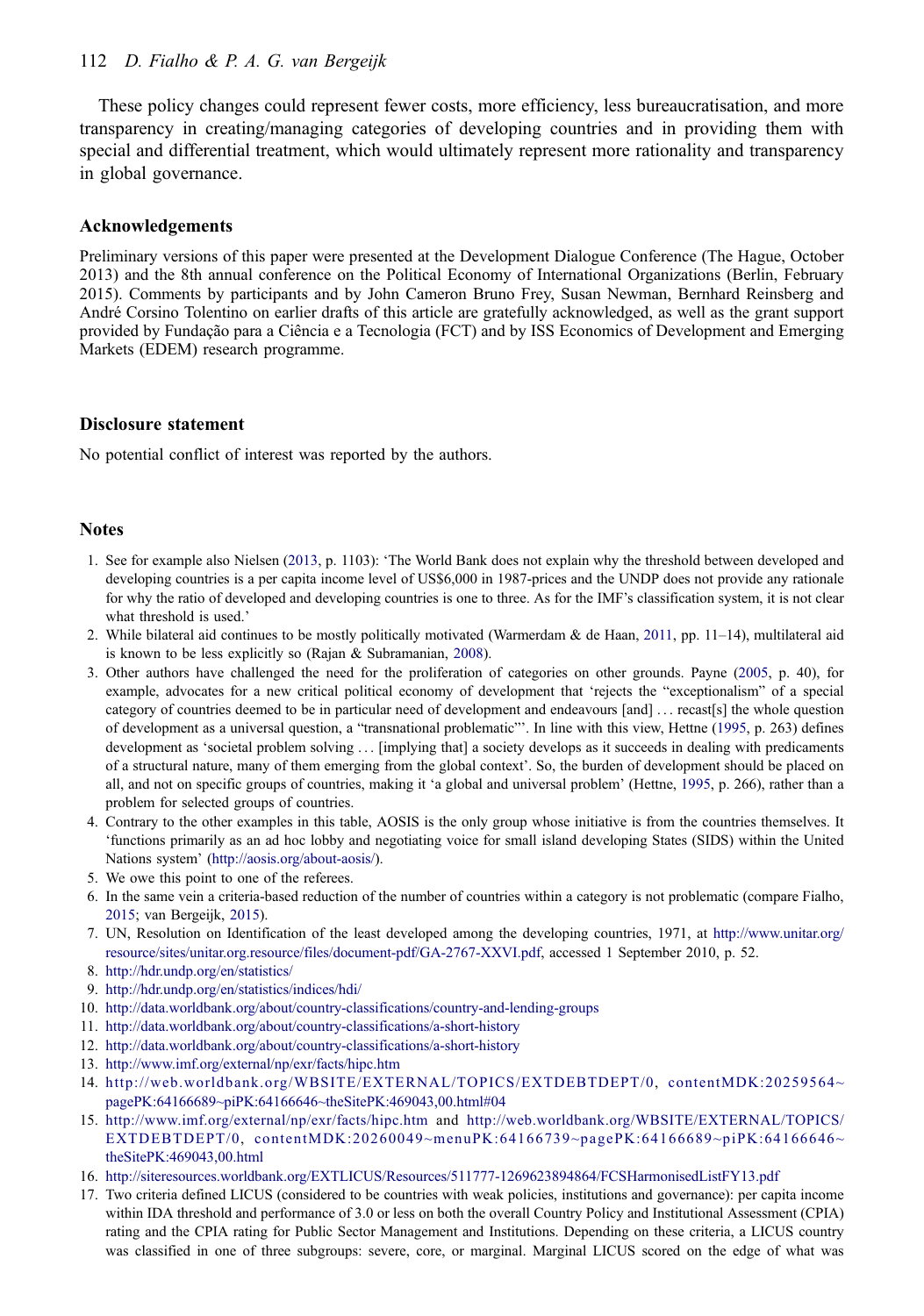<span id="page-15-0"></span>considered LICUS and were identified only for monitoring purposes (http://www.worldbank.org/ieg/licus/licus06 map. [html\)](http://www.worldbank.org/ieg/licus/licus06_map.html).

- 18. The Country Policy and Institutional Assessment (CPIA) rates countries according to 16 criteria, grouped in four clusters: (i) economic management; (ii) structural policies; (iii) policies for social inclusion and equity; and (iv) public sector management and institutions ([www.worldbank.org\)](http://www.worldbank.org).
- 19. <http://web.worldbank.org/WBSITE/EXTERNAL/PROJECTS/STRATEGIES/EXTLICUS/0>, [menuPK:511784~](http://menuPK:511784%7EpagePK:64171540%7EpiPK:64171528%7EtheSitePK:511778,00.html) [pagePK:64171540~piPK:64171528~theSitePK:511778,00.html](http://menuPK:511784%7EpagePK:64171540%7EpiPK:64171528%7EtheSitePK:511778,00.html)
- 20. [http://web.worldbank.org/WBSITE/EXTERNAL/PROJECTS/STRATEGIES/EXTLICUS/0,](http://web.worldbank.org/WBSITE/EXTERNAL/PROJECTS/STRATEGIES/EXTLICUS/0) [contentMDK:22310165~](http://contentMDK:22310165%7EmenuPK:6432437%7EpagePK:64171531%7EpiPK:64171507%7EtheSitePK:511778,00.html) [menuPK:6432437~pagePK:64171531~piPK:64171507~theSitePK:511778,00.html](http://contentMDK:22310165%7EmenuPK:6432437%7EpagePK:64171531%7EpiPK:64171507%7EtheSitePK:511778,00.html)
- 21. <http://www.oecd.org/dacfragilestates/>
- 22. <http://siteresources.worldbank.org/EXTLICUS/Resources/511777-1269623894864/FCSHarmonisedListFY13.pdf>
- 23. [http://web.worldbank.org/WBSITE/EXTERNAL/PROJECTS/STRATEGIES/EXTLICUS/0,](http://web.worldbank.org/WBSITE/EXTERNAL/PROJECTS/STRATEGIES/EXTLICUS/0) [contentMDK:22310165~](http://contentMDK:22310165%7EmenuPK:6432437%7EpagePK:64171531%7EpiPK:64171507%7EtheSitePK:511778,00.html) [menuPK:6432437~pagePK:64171531~piPK:64171507~theSitePK:511778,00.html](http://contentMDK:22310165%7EmenuPK:6432437%7EpagePK:64171531%7EpiPK:64171507%7EtheSitePK:511778,00.html)
- 24. The acronyms stand for Countries In Transition, Conflict Affected and Fragile States, Least Developed Countries, Low Income countries, Low Income Countries Under Stress, Heavily Indebted Poor Countries, Small Island Developing States and Structurally Weak, Vulnerable and Small Economies
- 25. <http://www.imf.org/external/np/exr/facts/hipc.htm>
- 26. Elsig specifically studies the WTO, but his analysis is also relevant for other international organisations.
- 27. <http://unctad.org/en/Pages/ALDC/Landlocked%20Developing%20Countries/List-of-land-locked-developing-countries.aspx>
- 28. To our knowledge, the creation and consequent inclusion of South Sudan in this list in 2011 is the only noteworthy change.
- 29. Created in 1990 at the 2nd World Climate Conference.
- 30. Additionally, in the analytical categorisation used in the 2012 LDC Report, UNCTAD differentiates island LDCs from other LDCs, grouping together eight African, Asian and Pacific island LDCs, while leaving out Haiti and Madagascar because both are regarded as large islands (UNCTAD, [2012](#page-16-0), p. xii). This exclusion is consistent with UNCTAD's unofficial list of SIDS. However, strangely enough, in the report, Haiti, a Caribbean island, ends up grouped together with African LDCs, revealing a considerable degree of discretion and randomness in the framing of the analysis and thus in perceived and reported needs of island economies.
- 31. This exception, in effect since 1985, reflects the recognition, by the World Bank, that SIDS typically have to deal with higher transportation costs, fewer opportunities to pursue economies of scale and severe human capital constraints because of their small size and small populations. Thus, the small island economy exception permits the provision of IDA resources to small island economies, with per capita income above the operational cut-off for IDA eligibility.
- 32. See, however, (Miranda, [2015](#page-16-0)) who also points out that these costs may become relatively large, if not prohibitive, for small and remote developing economies.

#### References

- Abbott, K. W., & Snidal, D. [\(1998](#page-8-0)). Why states act through formal international organizations. The Journal of Conflict Resolution, 42(1), 3–32. Retrieved August 24, 2012, from <http://www.jstor.org/stable/174551>
- Alonso, J. A., Cortez, A. L., & Klasen, S. [\(2014](#page-1-0)). LDC and other country groupings: How useful are current approaches to classify countries in a more heterogeneous developing world? (CDP Background Paper No. 21ST/ESA/2014/CDP/21). New York, NY: United Nations.
- Barnett, M. N., & Finnemore, M. ([1999\)](#page-7-0). The politics, power, and pathologies of international organizations. International Organization, 53(4), 699–732. The MIT Press. Retrieved August 23, 2012, from <http://www.jstor.org/stable/2601307>
- Boschini, A., & Olofsgård, A. [\(2007\)](#page-8-0). Foreign aid: An instrument for fighting communism? Journal of Development Studies, 43 (4), 622–648. doi:[10.1080/00220380701259707](http://dx.doi.org/10.1080/00220380701259707)
- Carolina, M. G. L. [\(2015](#page-9-0)). The Mañana in the tropics: The case of Curaçao. Tilburg: Tilburg University.
- Dreher, A., Sturm, J.-E., & Vreeland, J. R. [\(2009](#page-8-0)). Development aid and international politics: Does membership on the UN Security Council influence World Bank decisions? Journal of Development Economics, 88(1), 1–18. doi:[10.1016/j.](http://dx.doi.org/10.1016/j.jdeveco.2008.02.003) [jdeveco.2008.02.003](http://dx.doi.org/10.1016/j.jdeveco.2008.02.003)
- Drezner, D. W. ([2009\)](#page-2-0). The power and peril of international regime complexity. Perspectives on Politics 7(1), 65–70. Retrieved August 24, 2012, from [http://journals.cambridge.org/abstract\\_S1537592709090100](http://journals.cambridge.org/abstract_S1537592709090100)
- Elsig, M. ([2011](#page-8-0)). "Principal-agent theory and the World Trade Organization: Complex agency and 'missing delegation'. European Journal of International Relations, 17(3), 495–517. doi:[10.1177/1354066109351078](http://dx.doi.org/10.1177/1354066109351078)
- Encontre, P. ([2004\)](#page-10-0). Economic vulnerability of small island developing states: The United Nations approach. In L. Briguglio & E. J. Kisanga (Eds.), Economic vulnerability and resilience of small states. Malta: Formatek.
- Fialho, D. ([2012](#page-5-0)). Altruism but not quite: The genesis of the Least Developed Country (LDC) category. Third World Quarterly, 33(5), 751–768. doi:[10.1080/01436597.2012.674700](http://dx.doi.org/10.1080/01436597.2012.674700)
- Fialho, D. ([2015\)](#page-7-0). Slicing up the developing world: Differentiation in the special treatment of developing countries (PhD Thesis). The Hague: Erasmus University, Institute of Social studies.
- Frey, B. S. ([2008\)](#page-7-0). Outside and inside competition for international organizations from analysis to innovations. The Review of International Organizations, 3(4), 335–350. doi:[10.1007/s11558-008-9045-2](http://dx.doi.org/10.1007/s11558-008-9045-2)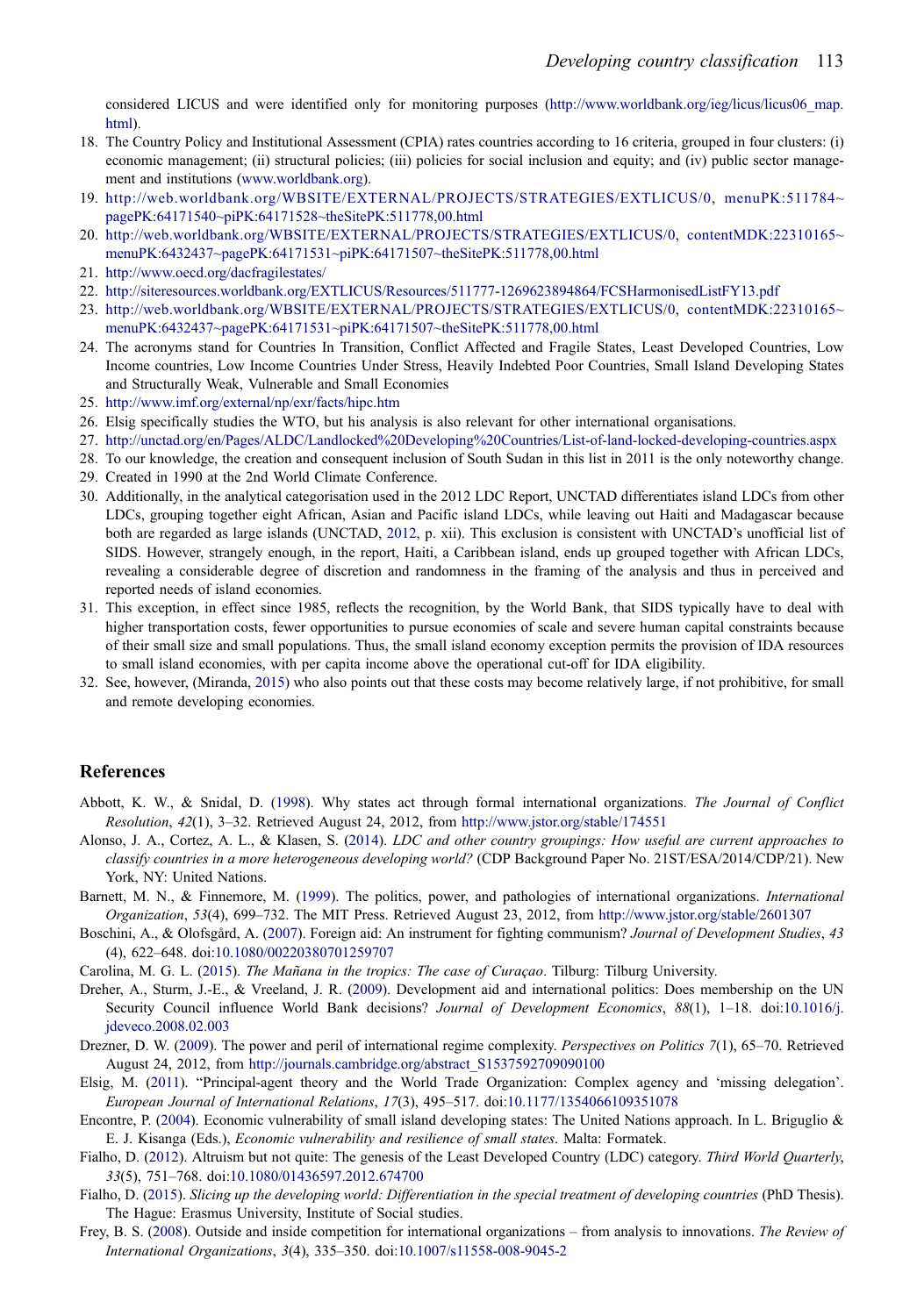- <span id="page-16-0"></span>G77. ([2004,](#page-9-0) November 9), Statement on behalf of the group of 77 and China by Mr. Sultan Al-Mahmoud. Permanent Mission of the State of Qatar to the United Nations, on Agenda Item 88: Groups of Countries in Special Situations, at the Second Committee, Fifty-Ninth Session of the General Assembly, New York, NY. Retrieved November 1, 2011, from [http://www.](http://www.g77.org/Speeches/110904.htm) [g77.org/Speeches/110904.htm](http://www.g77.org/Speeches/110904.htm)
- Guillaumont, P. ([2009\)](#page-6-0). Caught in a trap: Identifying the least developed countries. Paris: Economica.
- Gutner, T. [\(2012](#page-8-0)). Evaluating World Bank environmental performance. In P. Davergie (Ed.), Handbook of global environmental politics (pp. 341–362). Cheltenham: Edward Elgar.
- Haftel, Y. Z., & Thompson, A. [\(2006](#page-7-0)). The independence of international organizations: Concept and applications. Journal of Conflict Resolution, 50(2), 253–275. doi:[10.1177/0022002705285288](http://dx.doi.org/10.1177/0022002705285288)
- Hein, P. [\(2004\)](#page-10-0). Small island developing States: Origin of the category and definition issues. In Is a special treatment of small island developing States possible? New York, NY: UNCTAD, UN.
- Hettne, B. [\(1995](#page-14-0)). Development theory and the three worlds: Towards an international political economy of development. Harlow, UK: Longman Publishing Group.
- Humphrey, C., & Michaelowa, K. [\(2013\)](#page-8-0). Shopping for development: Multilateral lending, shareholder composition and borrower preferences. World Development, 44, 142–155. doi:[10.1016/j.worlddev.2012.12.007](http://dx.doi.org/10.1016/j.worlddev.2012.12.007)
- Jolly, R., Emmerij, L., Ghai, D., & Lapeyre, F. [\(2004\)](#page-5-0). The 1980s: Losing control and marginalizing the poorest. In R. Jolly (Ed.), UN contributions to development thinking and practice (Vol. 5). Bloomington: Indiana University Press.
- Kilby, C. ([2006\)](#page-8-0). Donor influence in multilateral development banks: The case of the Asian Development Bank. The Review of International Organizations, 1(2), 173–195. doi:[10.1007/s11558-006-8343-9](http://dx.doi.org/10.1007/s11558-006-8343-9)
- Koch, S. ([2015\)](#page-1-0). From poverty reduction to mutual interests? The debate on differentiation in EU development policy? Development Policy Review, 33, 479–502. doi:[10.1111/dpr.12119](http://dx.doi.org/10.1111/dpr.12119)
- Kochler, H. ([2006\)](#page-8-0). The United Nations Organization and global power politics: The antagonism between power and law and the future of world order. Chinese Journal of International Law (2006), 5(2), 323–340. doi:[10.1093/chinesejil/jml016](http://dx.doi.org/10.1093/chinesejil/jml016)
- Madrueño-Aguilar, R. ([2015\)](#page-3-0). Global income distribution and the middle-income strata: Implications for the world development taxonomy debate. European Journal of Development Research. Advance online publication. doi:[10.1057/ejdr.2015.61](http://dx.doi.org/10.1057/ejdr.2015.61)
- Miranda, M. J. V. [\(2015](#page-8-0)). Reflections on Cape Verde's future outlook. In P. A. G. van Bergeijk (Ed.), To graduate or not to graduate: The case of Cape Verde. INCLUDE special report (pp. 22–28). Leiden: Include.
- Nielsen, L. [\(2013](#page-1-0)). How to classify countries based on their level of development. Social Indicators Research, 114, 1087-1107. doi:[10.1007/s11205-012-0191-9](http://dx.doi.org/10.1007/s11205-012-0191-9)
- Payne, A. [\(2005](#page-14-0)). The global politics of unequal development. New York, NY: Palgrave MacMillan.
- Rajan, R. G., & Subramanian, A. [\(2008](#page-14-0)). Aid and growth: What does the cross-country evidence really show? The Review of Economics and Statistics, 90(4), 643–665. doi:[10.1162/rest.90.4.643](http://dx.doi.org/10.1162/rest.90.4.643)
- Schmidt, C. W. ([2005](#page-9-0)). Keeping afloat: A strategy for small island-nations. Environmental Health Perspectives, 113(9), A606–A609.
- Schneider, C. J., & Tobin, J. [\(2011,](#page-7-0) June 1). Meenie, Miney, Moe? Institutional Portfolios and Delegation to Multilateral Aid Institutions. Retrieved from <http://ssrn.com/abstract=1949238>
- Tabb, W. K. [\(2004](#page-8-0)). *Economic governance in the age of globalization*. New York, NY: Colombia University Press.
- Tezanos Vázquez, S., & Sumner, A. [\(2013](#page-1-0)). Revisiting the meaning of development: A multidimensional taxonomy of developing countries. Journal of Development Studies, 49(12), 1728–1745. doi:[10.1080/00220388.2013.822071](http://dx.doi.org/10.1080/00220388.2013.822071)
- Tezanos Vázquez, S., & Sumner, A. [\(2015](#page-1-0)). Is the 'developing world' changing? A dynamic and multidimensional taxonomy of developing countries. European Journal of Development Research. Advance online publication. doi:[10.1057/ejdr.2015.57](http://dx.doi.org/10.1057/ejdr.2015.57)
- Ul Haq, M. [\(2003](#page-5-0)). "The birth of the human development index. In S. Fukuda-Parr & A. K. Shiva Kuma (Eds.), Readings in human development (pp. 127-137). Oxford: University Press.
- UN. ([1957](#page-9-0), March 20). 1028 (XI) Land-locked countries and the expansion of international trade. Retrieved from [http://www.un.](http://www.un.org/ga/search/view_doc.asp?symbol=A/RES/1028(XI)%26Lang=E%26Area=RESOLUTION) [org/ga/search/view\\_doc.asp?symbol=A/RES/1028\(XI\)&Lang=E&Area=RESOLUTION](http://www.un.org/ga/search/view_doc.asp?symbol=A/RES/1028(XI)%26Lang=E%26Area=RESOLUTION)
- UN. (2003, November 1). Almaty programme of action: Addressing the special needs of landlocked developing countries within a new global framework for transit transport cooperation for landlocked and transit developing countries. Retrieved from [http://www.un.org/special-rep/ohrlls/lldc/Almaty\\_PoA.pdf](http://www.un.org/special-rep/ohrlls/lldc/Almaty_PoA.pdf)
- UN. (2006). Groups of countries in special situations: specific actions related to the particular needs and problems of landlocked developing countries: Outcome of the International Ministerial Conference of Landlocked and Transit Developing Countries and Donor Countries and International Financial and Development Institutions on Transit Transport Cooperation, Report of the Second Committee (document A/61/425/Add.2). New York, NY: UN General Assembly.
- UN. [\(2011](#page-9-0), November 1), Landlocked developing countries fact sheet. Retrieved from [http://www.unohrlls.org/UserFiles/File/](http://www.unohrlls.org/UserFiles/File/UN_LLDCs_Factsheet.pdf) [UN\\_LLDCs\\_Factsheet.pdf](http://www.unohrlls.org/UserFiles/File/UN_LLDCs_Factsheet.pdf)
- UN. ([2013](#page-6-0)). Smooth transition for countries graduating from the list of least developed countries (Resolution 67/221). New York, NY: UN General Assembly.
- UNCDP. [\(2012](#page-5-0), August 16). Report on the fourteenth session (12-16 March 2012). Economic and Social Council, Official Records, Supplement No. 13. New York, NY: United Nations. Retrieved from [http://www.un.org/en/development/desa/](http://www.un.org/en/development/desa/policy/cdp/cdp_ecosoc/e_2012_33_en.pdf) [policy/cdp/cdp\\_ecosoc/e\\_2012\\_33\\_en.pdf](http://www.un.org/en/development/desa/policy/cdp/cdp_ecosoc/e_2012_33_en.pdf)
- UNCTAD. [\(2012](#page-15-0), April 15), The least developed countries report 2012 Harnessing remittances and diaspora knowledge to build productive capacities. Retrieved from http://unctad.org/en/PublicationsLibrary/Idc2012\_en.pdf